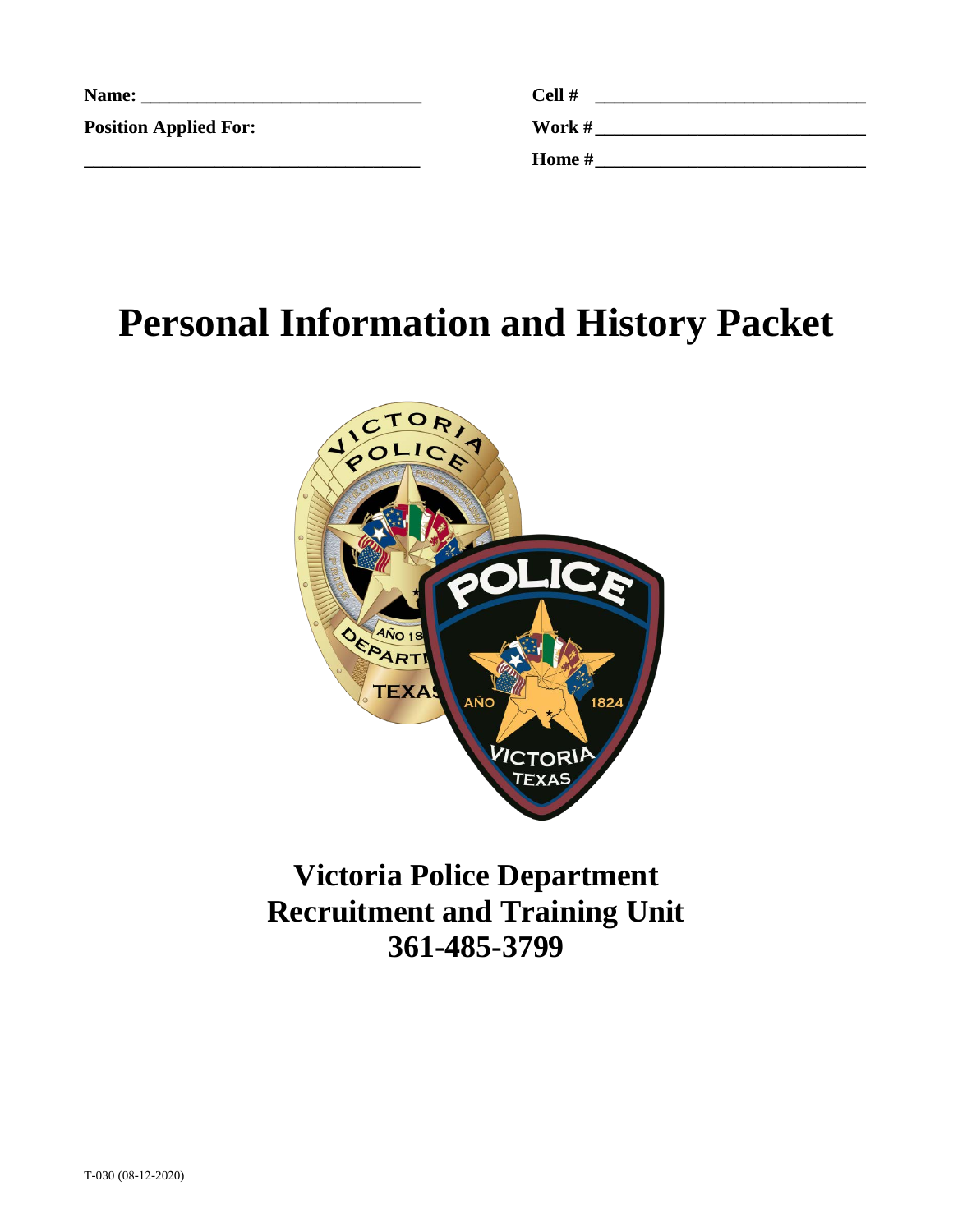#### **Instructions**

#### **Read these instructions carefully before proceeding**

These instructions are provided as a guide to assist you in properly completing your Personal Information and History Packet. It is essential that all information be accurate. This information will be used to conduct a background investigation that will determine your eligibility for employment.

- 1. Your Personal Information and History Packet, and any additional explanation pages, should be typed or printed legibly in ink. Documents submitted in pencil will be returned as unacceptable. Other required documents are found in the online job posting and/or on the "Document Checklist" provided on page 4 of this packet.
- 2. Do not falsify, lie, misrepresent, leave out or neglect to mention any information about your background, no matter how insignificant you believe it is. You are not expected to be perfect, but you are expected to be honest. Be completely open and truthful in all your responses.

An accurate and complete Personal Information and History Packet will expedite your background investigation. You will have ample opportunity to explain any information that was requested. Any false statement knowingly made in answering the questions is cause for removal from the application process; eligibility list; discharge during or after probation; and ineligibility for any future application opportunities with the Victoria Police Department.

- 3. If a question is not applicable to you, enter N/A in the space provided. It is acceptable to place N/A once for an entire section, if the entire section is not applicable (example: Prior Law Enforcement Employment).
- 4. Avoid errors by reading the directions carefully before making any entries on the form.
- 5. You are responsible for obtaining correct information (addresses, email accounts, and telephone numbers, etc.) You must supply all requested information to complete your Personal Information and History Packet. The Police Department will not be responsible for acquiring information. However, do not guess at information. If you do not know an answer and you do not know where/how to find it, indicate that on the form.
- 6. As you complete your Personal Information and History Packet, carefully consider each question. It is imperative that you answer each question accurately and thoroughly. Certain responses will prompt you for additional information and you will be required to "explain." When an explanation is requested, a detailed explanation is required for each instance, no matter how insignificant the event was or how long ago it may have occurred.

If there is not enough room for an explanation in the space provided, then all responses should be included on the final two pages of this packet or attached in a separate document. All additional explanations shall be in the same order as addressed in the packet. You must include your name at the top of each additional page which you have added to this packet.

Each response on additional pages must reference the appropriate section of this Personal Information and History Packet, and the corresponding page number and question number before continuing your answer. (Example: Arrest/Litigation – Page 24, Question #5, followed by your detailed explanation).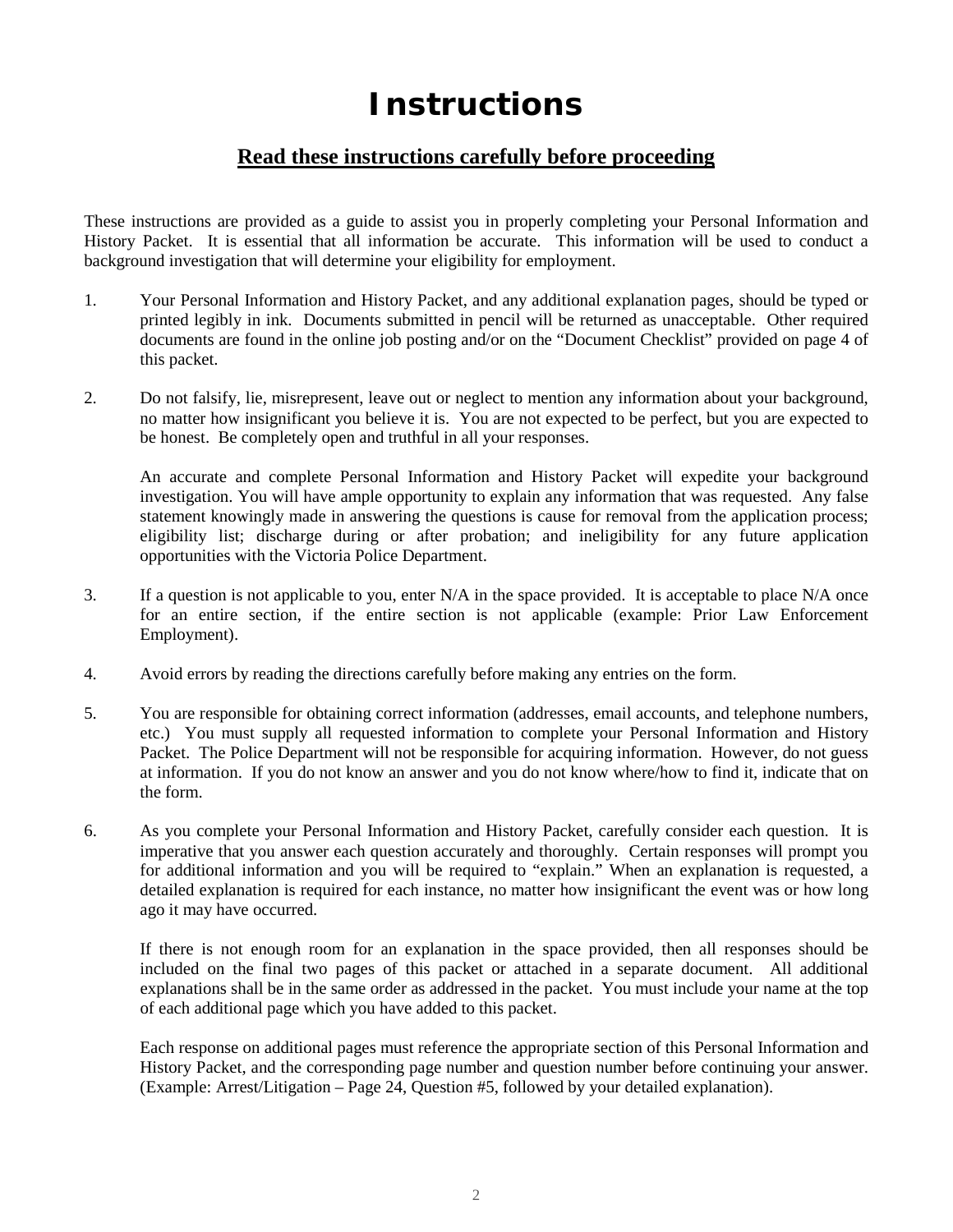- 7. The Document Checklist (page 4 of this packet) is included as a guide for you to gather the documents required for the position for which you are applying. A representative from the City of Victoria Human Resources Office and/or the VPD Training Unit will complete the "For Department Use Only" portion of this form once you have submitted your packet.
- 8. The following documents must be signed in front of a Notary:
	- Confidential Information Agreement Form (Page 5 of this packet all applicants)
	- City of Victoria Personal History Statement Authorization for Release of Personal Information (Page 6 of this packet – all applicants)
	- Texas Commission on Law Enforcement (TCOLE) form Authority to Release Information (Page 7 of this packet - Police Officer applicants only)

Notaries are available at the Victoria Police Department and City Secretary's Office. Contact the VPD Training Unit at 361-485-3799 if assistance is needed.

These forms may be filled out and signed on the day you take a written test with the VPD.

For those applicants that pass the written test, please have all other required documents on the Document Checklist ready to turn in on the date of your scheduled VPD Review Board interview. All Victoria Police Department entry level positions require a VPD Review Board. The written test and Review Board may or may not occur on the same day. Your background process will not begin until all of these forms have been completed and turned in.

10. This Personal Information and History Packet is due on or before the date of your scheduled VPD Review Board after passing the written test.

If you have any questions regarding the online application process, contact the City of Victoria, Human Resources Office at 361-485-3500 or by emailing it t[o HR@victoriatx.org.](mailto:HR@victoriatx.org)

- 11. Applicants may be disqualified for:
	- Failure to meet established deadlines
	- Not meeting the minimum standards as set out by the City of Victoria
	- Not meeting the minimum standards set out by TCOLE, as applicable
	- Refusal or failure to provide requested documents
	- Willful deceit and/or furnishing false or misleading information in the application, Personal Information and History Packet, or during the hiring process
	- Failure to complete the entire application including the Personal Information and History packet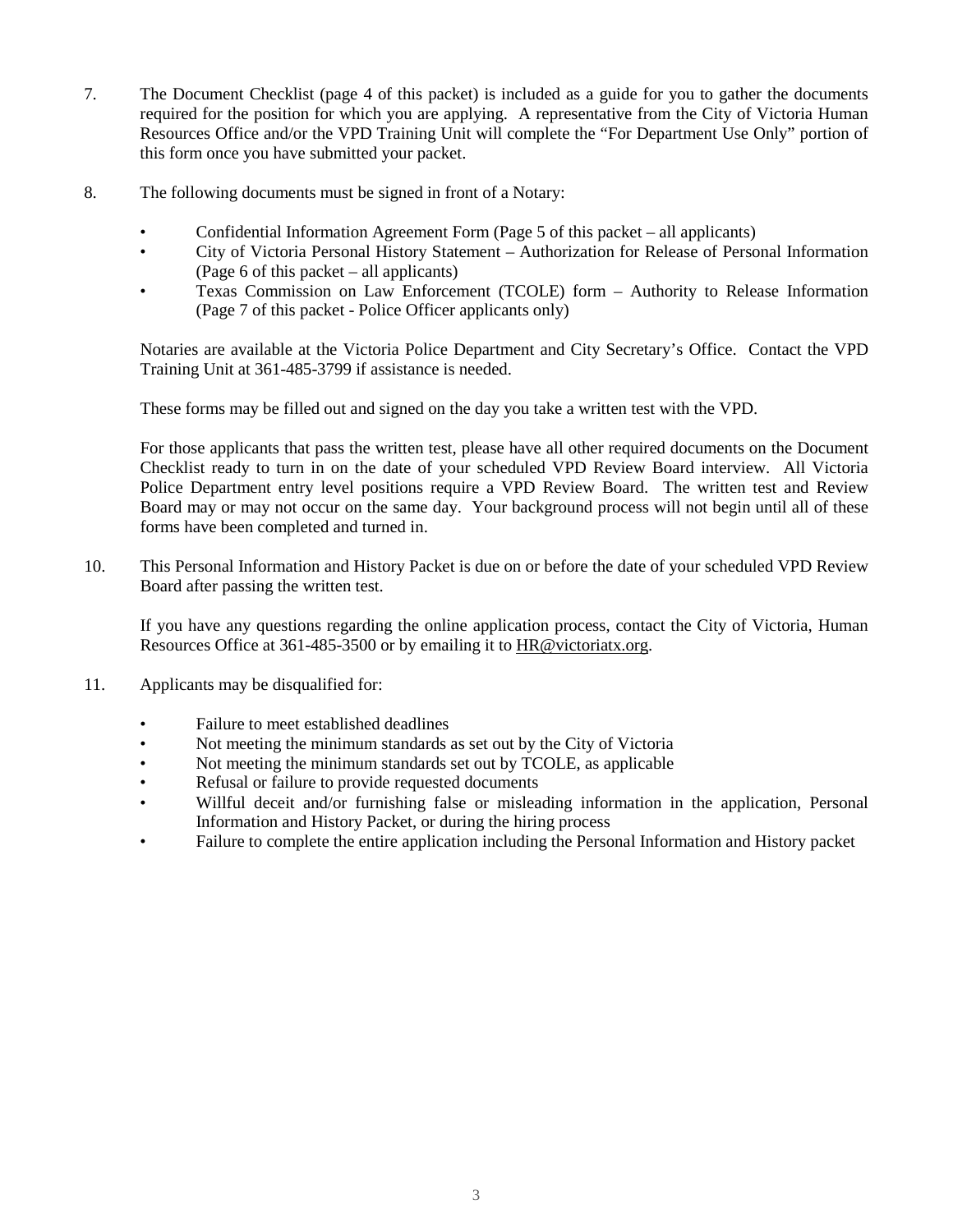

#### **Victoria Police Department Training Unit**



#### **Document Checklist for Police Positions**

For selected applicants who pass the written test, all other required documents that apply listed on this Document Checklist must be turned in on or before the date of your scheduled VPD Review Board. Your background process will not begin until all of these forms have been turned in.

This form is provided as a guide for applicants to gather the documents required for the position for which they are applying. *This form is to be completed by City of Victoria personnel only.*

| <b>Required Documents</b>                                                                                                                                  | <b>For Department Use Only</b>     |
|------------------------------------------------------------------------------------------------------------------------------------------------------------|------------------------------------|
| <b>Documents for Human Resources</b>                                                                                                                       | <b>Document Submitted</b>          |
| VPD Personal Information and History Packet (This Packet)                                                                                                  | $\Box$ No<br>$\Box$ N/A<br>$ $ Yes |
| <b>Documents for Background Investigation</b>                                                                                                              | <b>Document Submitted</b>          |
| <b>Confidential Information Agreement Form</b><br>(Notarized) (Included in the Personal Information and History Packet)                                    | $\vert$   No<br> N/A<br>$\Box$ Yes |
| City of Victoria Personal History Statement<br>(Notarized) (Included in the Personal Information and History Packet)                                       | N/A<br>$\Box$ No<br>Yes            |
| Authority to Release Information - TCOLE form<br>(Police Officer Applicants Only)<br>(Notarized) (Included in the Personal Information and History Packet) | N/A<br>Yes<br>N <sub>0</sub>       |
| <b>Birth Certificate</b>                                                                                                                                   | N/A<br>Yes<br>N <sub>o</sub>       |
| High School Diploma/GED Certificate                                                                                                                        | Yes<br>N <sub>o</sub><br>N/A       |
| <b>High School Transcript</b>                                                                                                                              | N/A<br>Yes<br>N <sub>o</sub>       |
| <b>College Transcript</b>                                                                                                                                  | N/A<br>Yes<br>N <sub>o</sub>       |
| College Diploma                                                                                                                                            | Yes<br>N <sub>o</sub><br>N/A       |
| <b>TCOLE License</b>                                                                                                                                       | Yes<br>N/A<br>N <sub>o</sub>       |
| <b>TCOLE Exam Results (if known)</b>                                                                                                                       | N/A<br>Yes<br>N <sub>o</sub>       |
| TCOLE F5-R (Pre-Employment Request)                                                                                                                        | Yes<br>N <sub>o</sub><br>N/A       |
| <b>Training Certificates</b>                                                                                                                               | Yes<br>N <sub>o</sub><br>N/A       |
| Copy of Driver's License                                                                                                                                   | N/A<br>Yes<br>N <sub>o</sub>       |
| Copy of Social Security Card                                                                                                                               | N/A<br>Yes<br>N <sub>o</sub>       |
| Police Academy Diploma                                                                                                                                     | N/A<br>Yes<br>N <sub>o</sub>       |
| Military Discharge/DD214                                                                                                                                   | Yes<br>N <sub>o</sub><br>N/A       |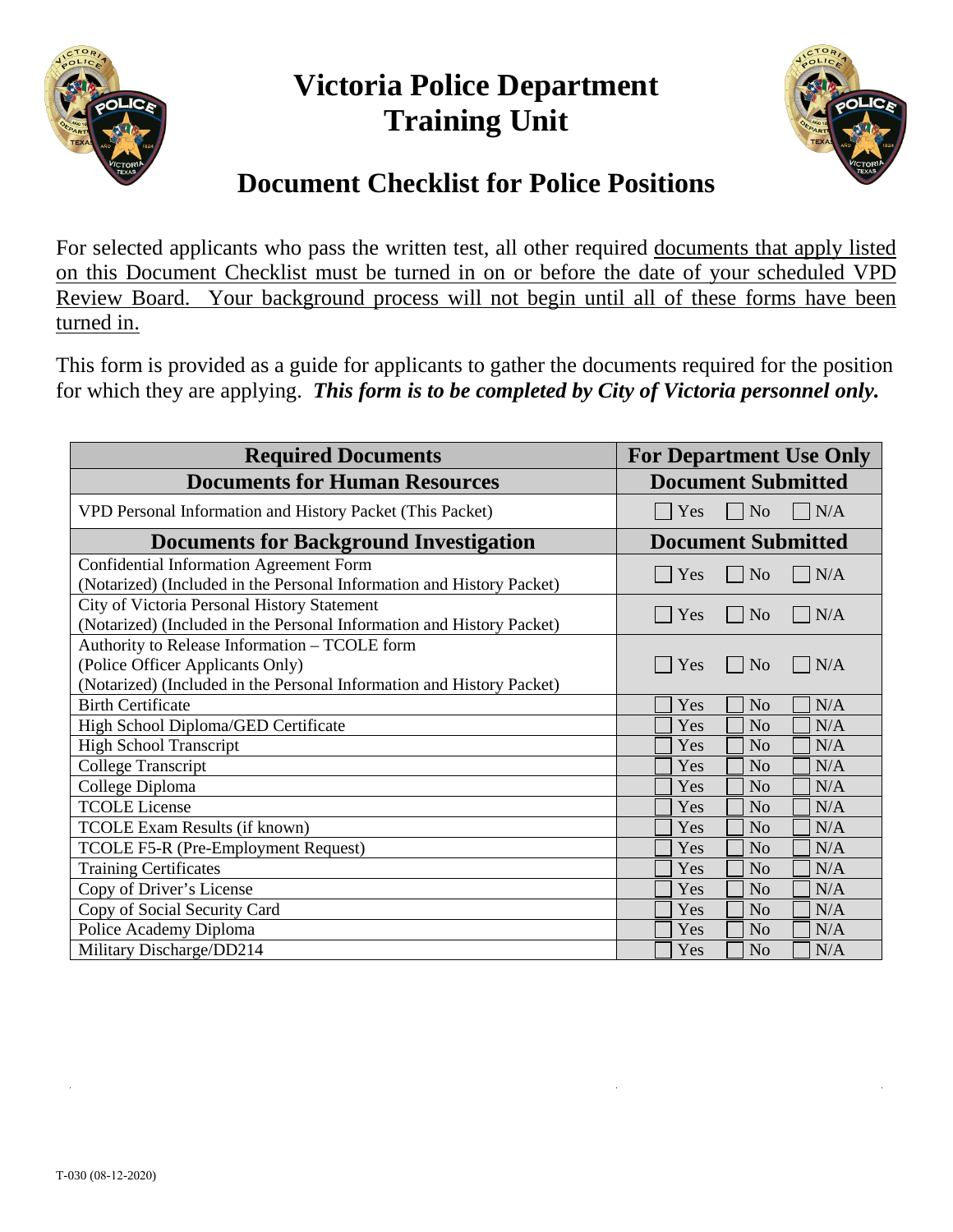### **Confidential Information Agreement Form**

In order to determine your qualifications for this position, it will be necessary to conduct a comprehensive background investigation. To a great extent, an employment offer will depend upon an assessment of confidential information obtained from your interview, psychological evaluation, driving history, credit report, other confidential documents and possibly a polygraph examination. In addition, confidential information will be sought from previous employers and other persons with whom you have been associated. Your signature below will serve as your waiver of any right to access this information under State and Federal Law.

If you are rejected for cause, you will be notified by the Victoria Police Department. You will also be notified if the reason(s) for your non-acceptance is of a temporary reconcilable nature, or permanent disqualification.

I have read the above statement and fully understand its meaning and agree with its provisions.

Applicant Name (Print)

\_\_\_\_\_\_\_\_\_\_\_\_\_\_\_\_\_\_\_\_\_\_\_\_\_\_\_\_\_\_\_\_\_\_\_\_\_\_

Applicant Signature Date **Date** 

STATE OF TEXAS COUNTY OF: \_\_\_\_\_\_\_\_\_\_\_\_\_\_\_\_\_\_\_\_\_

This instrument was acknowledged before me on \_\_\_\_\_\_\_\_\_\_\_\_\_\_\_\_\_\_\_ by \_\_\_\_\_\_\_\_\_\_\_\_\_\_\_\_\_\_\_\_\_\_\_\_\_\_\_\_\_. Date (Name of person signing)

\_\_\_\_\_\_\_\_\_\_\_\_\_\_\_\_\_\_\_\_\_\_\_\_\_\_\_\_\_\_\_\_\_\_\_\_\_\_ \_\_\_\_\_\_\_\_\_\_\_\_\_\_\_\_\_\_\_\_\_\_\_\_\_\_\_\_\_\_\_\_

 $SEAL$ Signature of Notary

My Commission Expires: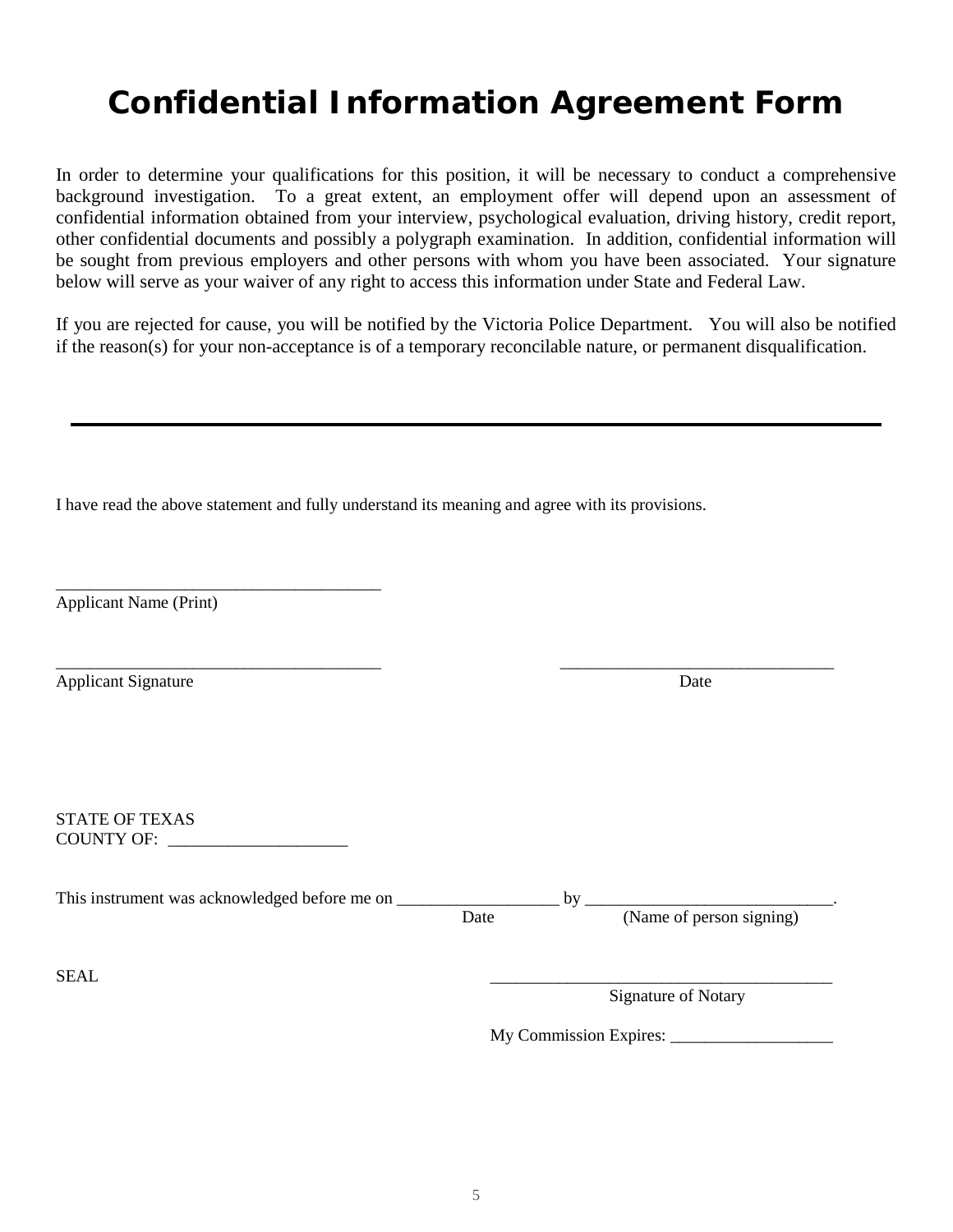#### **CITY OF VICTORIA PERSONAL HISTORY STATEMENT**

#### AUTHORIZATION FOR RELEASE OF PERSONAL INFORMATION

I, (print full name) do hereby authorize a review of full disclosure of all records concerning myself to any duly authorized agent of the City of Victoria, whether the said records are of a Criminal, Public, Private, or Confidential nature.

The intent of this authorization is to give my consent for full and complete disclosure of the records held by any Law Enforcement Agency, authorization to release any record maintained by them, but not limited to Records of Arrest and or conviction, or those relating to traffic violations, records of the U.S. Army, U.S. Air Force, U.S. Navy, U.S. Marine Corps, or the U. S. Coast Guard; educational institutions; financial or credit institutions, including records of loans, the records of commercial or retail credit agencies (including credit reports and/or ratings); and other financial statements and records wherever filed; employment and pre-employment records, including background reports, efficiency ratings, complaints or grievances filed by or against me that the records and recollections of attorneys at law, or of other counsel, whether representing me or another person in any case, either criminal or civil, in which I presently have, or have had an interest.

I understand that any information obtained by a personal history background investigation which is developed directly or indirectly, in whole or in part, upon this release authorization will be considered in determining my suitability for employment by the City of Victoria. I also certify that any person(s) who may furnish such information concerning me shall not be held accountable for giving this information; and I hereby release said person(s) from any and all liability which may be incurred as a result of furnishing such information.

#### CONSUMER/CREDIT REPORT AND MOTOR VEHICLE RECORD ACKNOWLEDGEMENT:

I understand that a copy of my consumer report, credit report and/or my motor vehicle record may be used for consideration in determining my suitability for employment by the City of Victoria.

I understand that by signing this form I am giving a representative of the City of Victoria my authorization to obtain a copy of my consumer report, credit history and/or my motor vehicle record or to use a copy provided by me.

I also understand that if the City of Victoria intends to take adverse employment action based on the consumer report, credit report and/or motor vehicle record, that I will be notified as set out in the Fair Credit Reporting Act.

A photocopy, a facsimile or an electronically transmitted copy of this release form will be valid as an original thereof, even though said photocopy, facsimile or an electronically transmitted copy does not contain an original writing of my signature.

| Signature                          | Date   |                                            |
|------------------------------------|--------|--------------------------------------------|
| Address/City/State/Zip:            |        |                                            |
| Phone: 2008                        |        | Social Security No.: Driver's License No.: |
| <b>STATE OF TEXAS</b><br>COUNTY OF |        |                                            |
|                                    | (data) | (name of person signing acknowledgement)   |
| <b>SEAL</b>                        |        | Signature of Notary                        |
| Revised: 02/08/2011                |        |                                            |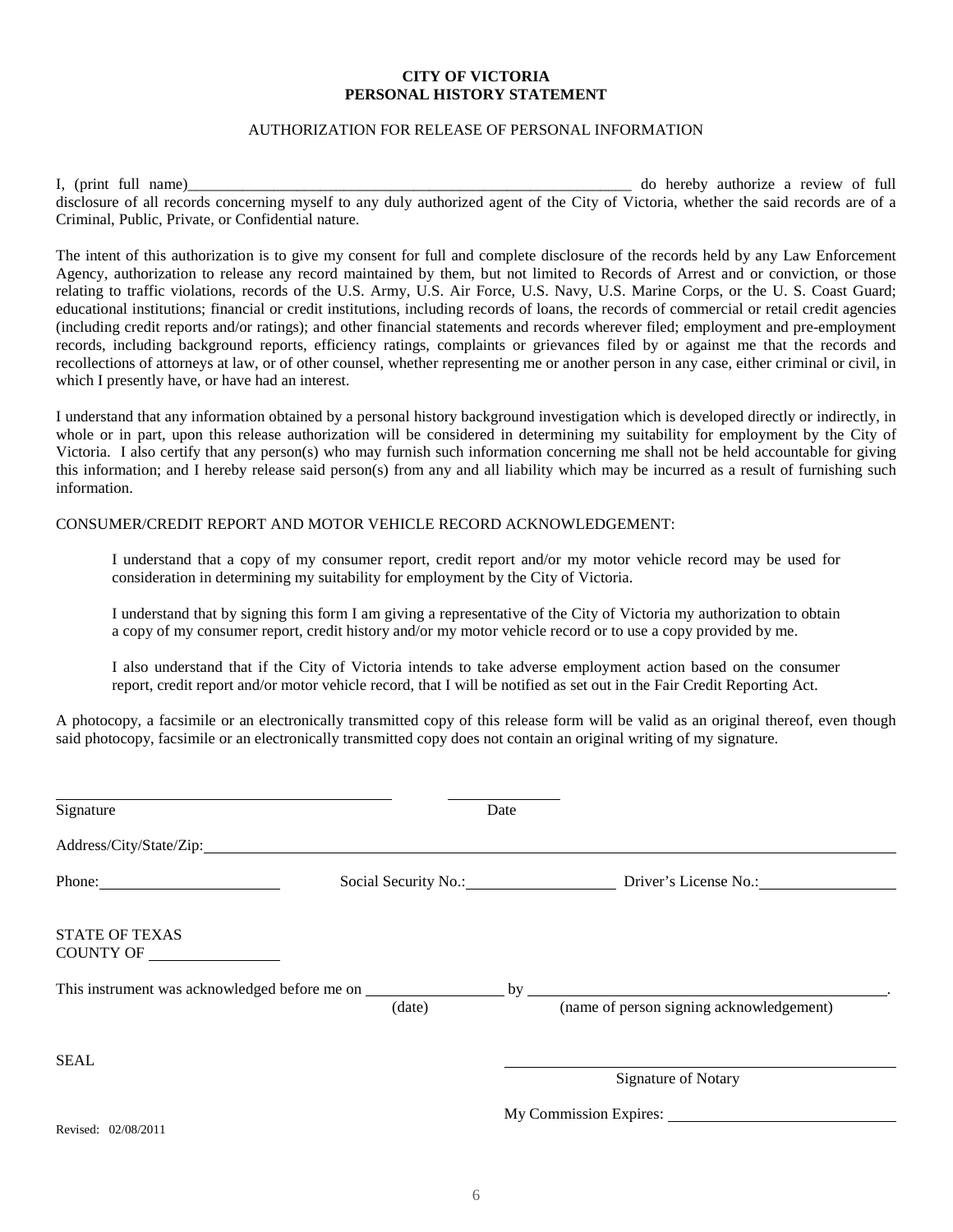Texas Commission on Law Enforcement – Best Practices Background Investigation - Authority to Release Information Waiver

#### **Victoria Police Department**

(Name of Law Enforcement Agency)

#### **AUTHORITY TO RELEASE INFORMATION**

TO WHOM IT MAY CONCERN:

I hereby authorize the **Victoria Police Department** and its authorized representatives bearing this release, or a copy thereof, within one year of its date, to obtain any information in your files pertaining to my employment, military, credit, education or medical records, including not limited to academic, achievement, attendance, athletic, personal history, and disciplinary records, medical records, and credit records.

I hereby direct you to release such information upon request of the bearer. This release is executed with full knowledge and understanding that the information is for official use. Consent is granted to all parties to furnish such information, as described above, to third parties in the course of fulfilling its official responsibilities. I hereby release you, as custodian of such records, and any school, college, university, or other educations institution, hospital, or other repository of medical records, credit bureau, lending institution, consumer reporting agency, or retail business establishment including its officers, employees, or related personnel, both individually and collectively, from any and all liability for damages of whatever kind, which may at any time result to me, my heirs, family or associates because of compliance with this authorization and request to release information, or attempt to comply with it.

I am furnishing my Social Security Account Number on a voluntary basis with the understanding such is not required by any law or regulation. I have been advised that all parties will utilize this number only to facilitate the location of employment, military, credit, and educational records concerning me in connection with this application. Should there be any question as to the validity of this release, you may contact me as indicated below:

|                    | Sworn to and signed before me, on this the ________ day of ________, _________, |  |  |  |
|--------------------|---------------------------------------------------------------------------------|--|--|--|
|                    |                                                                                 |  |  |  |
| <b>NOTARY SEAL</b> |                                                                                 |  |  |  |
|                    |                                                                                 |  |  |  |
|                    |                                                                                 |  |  |  |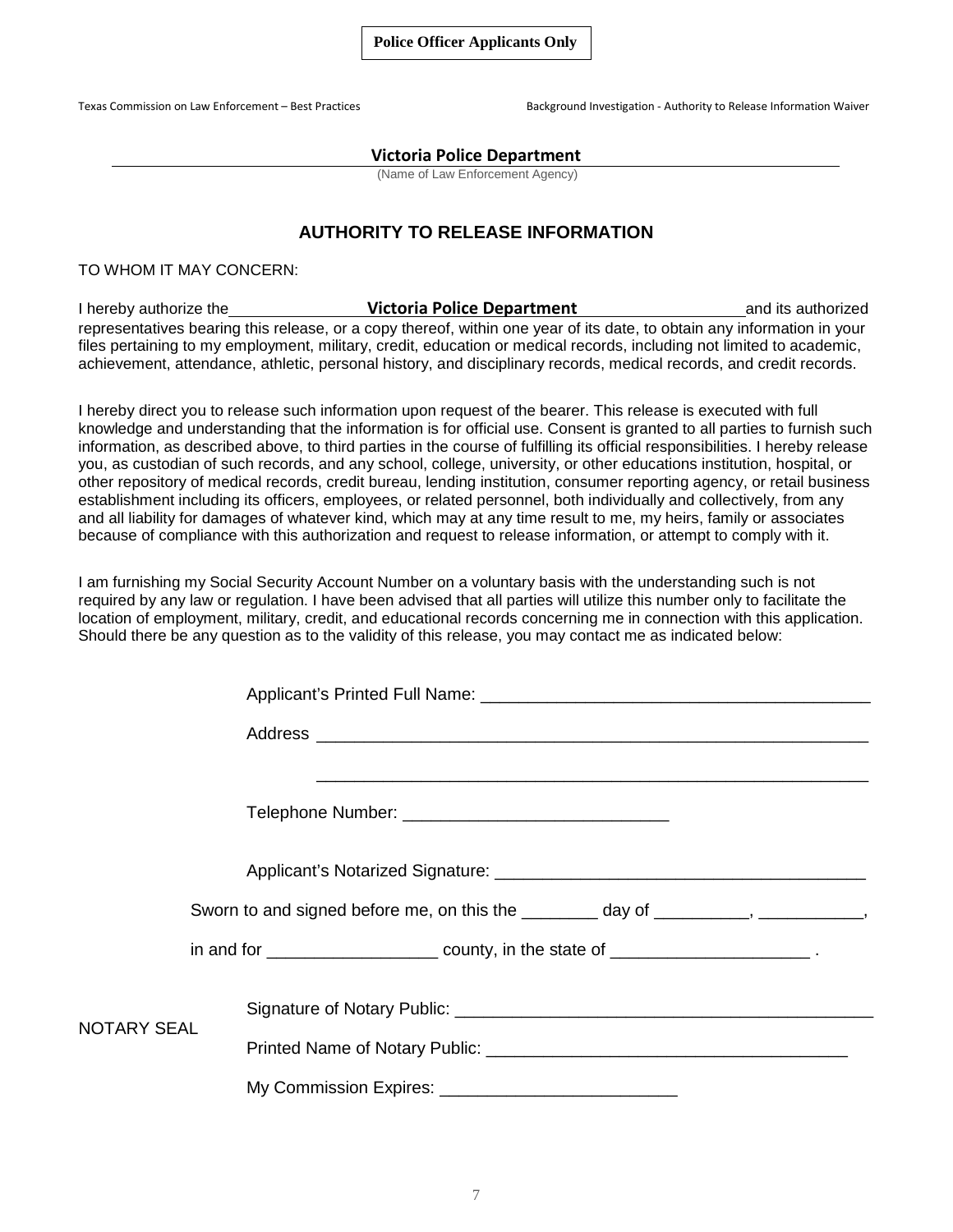#### **Personal Information**

| Current Home Address:<br>Street Address including City, State, Zip<br>U.S. Citizen: $\Box$ Yes $\Box$ No<br>Driver's License Number, State of Issuance and Expiration<br>Concealed Handgun License Number, State of Issuance and Expiration<br>Eye Color: $\_\_$<br>$Scars - describe:$ | and performing criminal history checks as needed. | The information in this packet is requested for purposes of contacting you, identification, verification |
|-----------------------------------------------------------------------------------------------------------------------------------------------------------------------------------------------------------------------------------------------------------------------------------------|---------------------------------------------------|----------------------------------------------------------------------------------------------------------|
|                                                                                                                                                                                                                                                                                         |                                                   |                                                                                                          |
|                                                                                                                                                                                                                                                                                         |                                                   |                                                                                                          |
|                                                                                                                                                                                                                                                                                         |                                                   |                                                                                                          |
|                                                                                                                                                                                                                                                                                         |                                                   |                                                                                                          |
|                                                                                                                                                                                                                                                                                         |                                                   |                                                                                                          |
|                                                                                                                                                                                                                                                                                         |                                                   |                                                                                                          |
|                                                                                                                                                                                                                                                                                         |                                                   |                                                                                                          |
|                                                                                                                                                                                                                                                                                         |                                                   |                                                                                                          |
|                                                                                                                                                                                                                                                                                         |                                                   |                                                                                                          |
|                                                                                                                                                                                                                                                                                         |                                                   |                                                                                                          |
|                                                                                                                                                                                                                                                                                         |                                                   |                                                                                                          |
|                                                                                                                                                                                                                                                                                         |                                                   |                                                                                                          |
|                                                                                                                                                                                                                                                                                         |                                                   |                                                                                                          |
|                                                                                                                                                                                                                                                                                         |                                                   |                                                                                                          |
|                                                                                                                                                                                                                                                                                         |                                                   |                                                                                                          |
|                                                                                                                                                                                                                                                                                         |                                                   |                                                                                                          |
|                                                                                                                                                                                                                                                                                         |                                                   |                                                                                                          |
|                                                                                                                                                                                                                                                                                         |                                                   |                                                                                                          |
|                                                                                                                                                                                                                                                                                         |                                                   |                                                                                                          |
|                                                                                                                                                                                                                                                                                         |                                                   |                                                                                                          |
|                                                                                                                                                                                                                                                                                         |                                                   |                                                                                                          |
|                                                                                                                                                                                                                                                                                         |                                                   |                                                                                                          |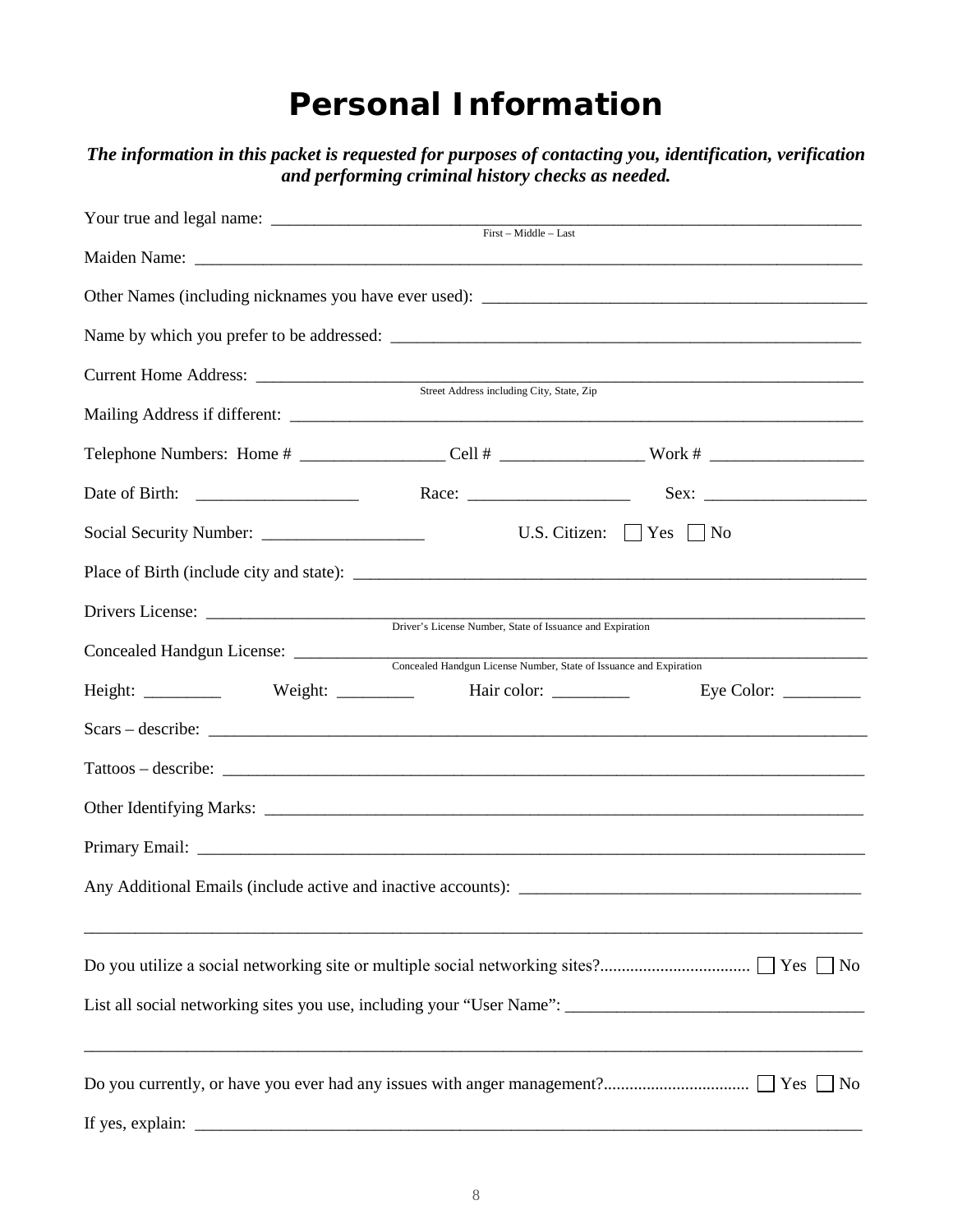### **Personal Interests**

1. If you have ever been a member of social, fraternal, or professional organization, please list below. This should include civic groups, fraternities and sororities.

| <b>Name of Organization</b> | <b>Office(s)</b> Held | From | <b>Dates of Membership</b><br>T <sub>0</sub> |
|-----------------------------|-----------------------|------|----------------------------------------------|
|                             |                       |      |                                              |
|                             |                       |      |                                              |
|                             |                       |      |                                              |
|                             |                       |      |                                              |
|                             |                       |      |                                              |
|                             |                       |      |                                              |

\_\_\_\_\_\_\_\_\_\_\_\_\_\_\_\_\_\_\_\_\_\_\_\_\_\_\_\_\_\_\_\_\_\_\_\_\_\_\_\_\_\_\_\_\_\_\_\_\_\_\_\_\_\_\_\_\_\_\_\_\_\_\_\_\_\_\_\_\_\_\_\_\_\_\_\_\_\_\_\_\_\_\_\_\_\_\_\_

\_\_\_\_\_\_\_\_\_\_\_\_\_\_\_\_\_\_\_\_\_\_\_\_\_\_\_\_\_\_\_\_\_\_\_\_\_\_\_\_\_\_\_\_\_\_\_\_\_\_\_\_\_\_\_\_\_\_\_\_\_\_\_\_\_\_\_\_\_\_\_\_\_\_\_\_\_\_\_\_\_\_\_\_\_\_\_\_

\_\_\_\_\_\_\_\_\_\_\_\_\_\_\_\_\_\_\_\_\_\_\_\_\_\_\_\_\_\_\_\_\_\_\_\_\_\_\_\_\_\_\_\_\_\_\_\_\_\_\_\_\_\_\_\_\_\_\_\_\_\_\_\_\_\_\_\_\_\_\_\_\_\_\_\_\_\_\_\_\_\_\_\_\_\_\_\_

\_\_\_\_\_\_\_\_\_\_\_\_\_\_\_\_\_\_\_\_\_\_\_\_\_\_\_\_\_\_\_\_\_\_\_\_\_\_\_\_\_\_\_\_\_\_\_\_\_\_\_\_\_\_\_\_\_\_\_\_\_\_\_\_\_\_\_\_\_\_\_\_\_\_\_\_\_\_\_\_\_\_\_\_\_\_\_\_

\_\_\_\_\_\_\_\_\_\_\_\_\_\_\_\_\_\_\_\_\_\_\_\_\_\_\_\_\_\_\_\_\_\_\_\_\_\_\_\_\_\_\_\_\_\_\_\_\_\_\_\_\_\_\_\_\_\_\_\_\_\_\_\_\_\_\_\_\_\_\_\_\_\_\_\_\_\_\_\_\_\_\_\_\_\_\_\_

\_\_\_\_\_\_\_\_\_\_\_\_\_\_\_\_\_\_\_\_\_\_\_\_\_\_\_\_\_\_\_\_\_\_\_\_\_\_\_\_\_\_\_\_\_\_\_\_\_\_\_\_\_\_\_\_\_\_\_\_\_\_\_\_\_\_\_\_\_\_\_\_\_\_\_\_\_\_\_\_\_\_\_\_\_\_\_\_

2. What hobbies do you enjoy?

3. What computer programs (software) are you familiar with using?

4. List any foreign languages that you are able to use and describe your degree of proficiency?

| Language | <b>Understand</b> | <b>Speak</b> | <b>Read</b> | Write |
|----------|-------------------|--------------|-------------|-------|
|          |                   |              |             |       |
|          |                   |              |             |       |
|          |                   |              |             |       |
|          |                   |              |             |       |
|          |                   |              |             |       |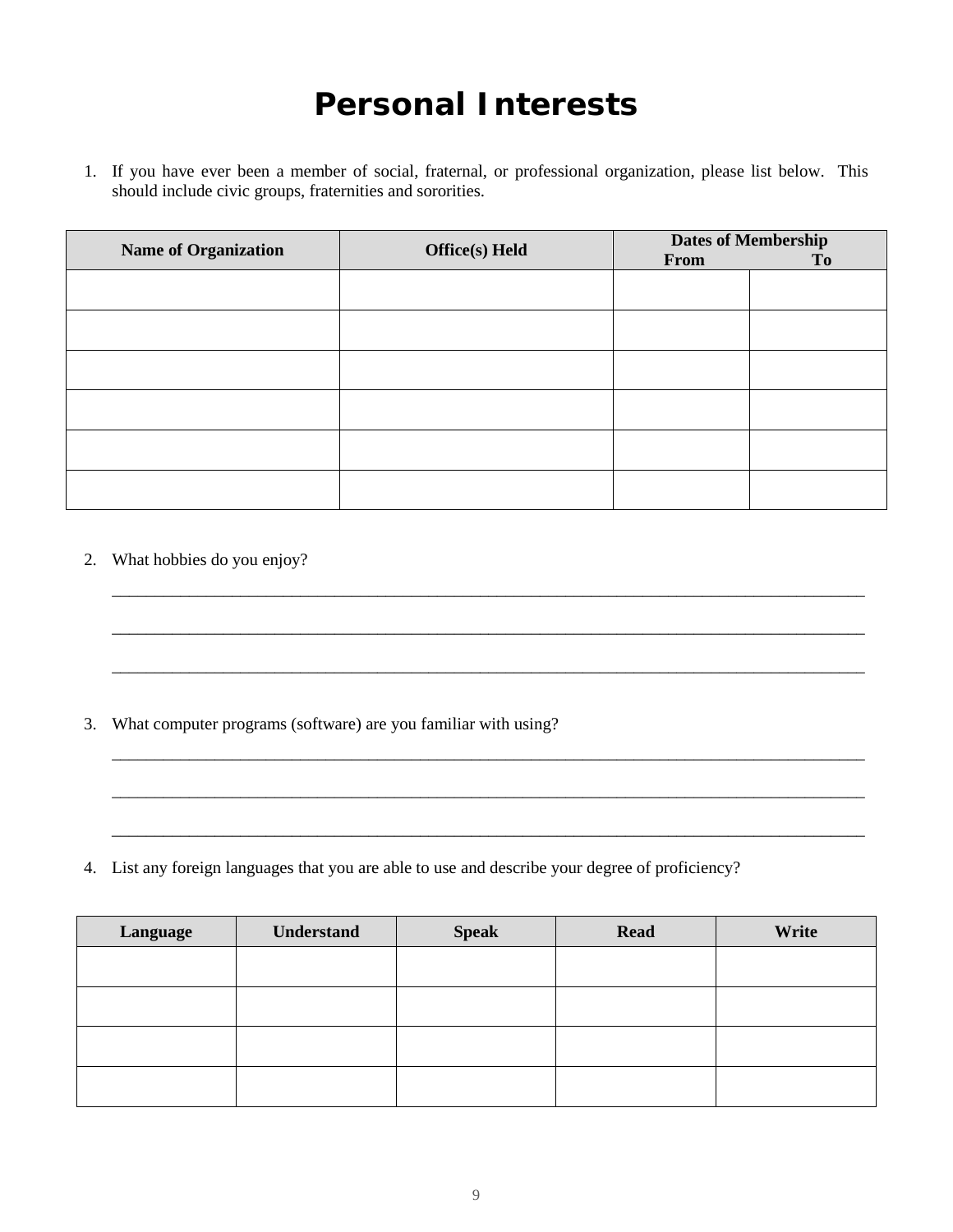# **Family and Marital History**

|                              | <b>Check your current status:</b><br>Single/Widowed | <b>Dating Relationship</b>                  | $\Box$ Engaged                            | Married | <b>Separated/Divorced</b><br>$\mathbf{I}$                                                                                                                                                                          |
|------------------------------|-----------------------------------------------------|---------------------------------------------|-------------------------------------------|---------|--------------------------------------------------------------------------------------------------------------------------------------------------------------------------------------------------------------------|
|                              |                                                     | 1. If you are Dating, Married or Separated: |                                           |         |                                                                                                                                                                                                                    |
|                              |                                                     |                                             |                                           |         |                                                                                                                                                                                                                    |
|                              |                                                     |                                             |                                           |         |                                                                                                                                                                                                                    |
|                              |                                                     |                                             |                                           |         | Telephone Numbers: Home # _____________________Cell # ________________________Work # _________________________                                                                                                     |
|                              |                                                     |                                             |                                           |         |                                                                                                                                                                                                                    |
|                              |                                                     | 2. If you are Engaged to be Married:        |                                           |         |                                                                                                                                                                                                                    |
|                              |                                                     |                                             |                                           |         |                                                                                                                                                                                                                    |
|                              |                                                     |                                             |                                           |         |                                                                                                                                                                                                                    |
|                              |                                                     |                                             | Street Address including City, State, Zip |         |                                                                                                                                                                                                                    |
|                              |                                                     |                                             |                                           |         |                                                                                                                                                                                                                    |
|                              | 3. If you are Divorced:                             |                                             |                                           |         |                                                                                                                                                                                                                    |
|                              |                                                     |                                             |                                           |         | How many times have you been divorced? __________________. If more than once, please include all the<br>information below regarding other former spouses on the last two pages of this packet or additional pages. |
|                              |                                                     | Date Divorce Decree Issued: ______________  |                                           |         |                                                                                                                                                                                                                    |
|                              |                                                     |                                             |                                           |         |                                                                                                                                                                                                                    |
|                              |                                                     |                                             |                                           |         |                                                                                                                                                                                                                    |
|                              |                                                     |                                             |                                           |         |                                                                                                                                                                                                                    |
|                              | 4. If you are Widowed:                              |                                             |                                           |         |                                                                                                                                                                                                                    |
|                              |                                                     |                                             |                                           |         |                                                                                                                                                                                                                    |
| <b>All Applicants:</b><br>5. |                                                     |                                             |                                           |         |                                                                                                                                                                                                                    |
| a.                           |                                                     |                                             |                                           |         |                                                                                                                                                                                                                    |
| b.                           |                                                     |                                             |                                           |         |                                                                                                                                                                                                                    |
| $\mathbf{c}$ .               |                                                     |                                             |                                           |         |                                                                                                                                                                                                                    |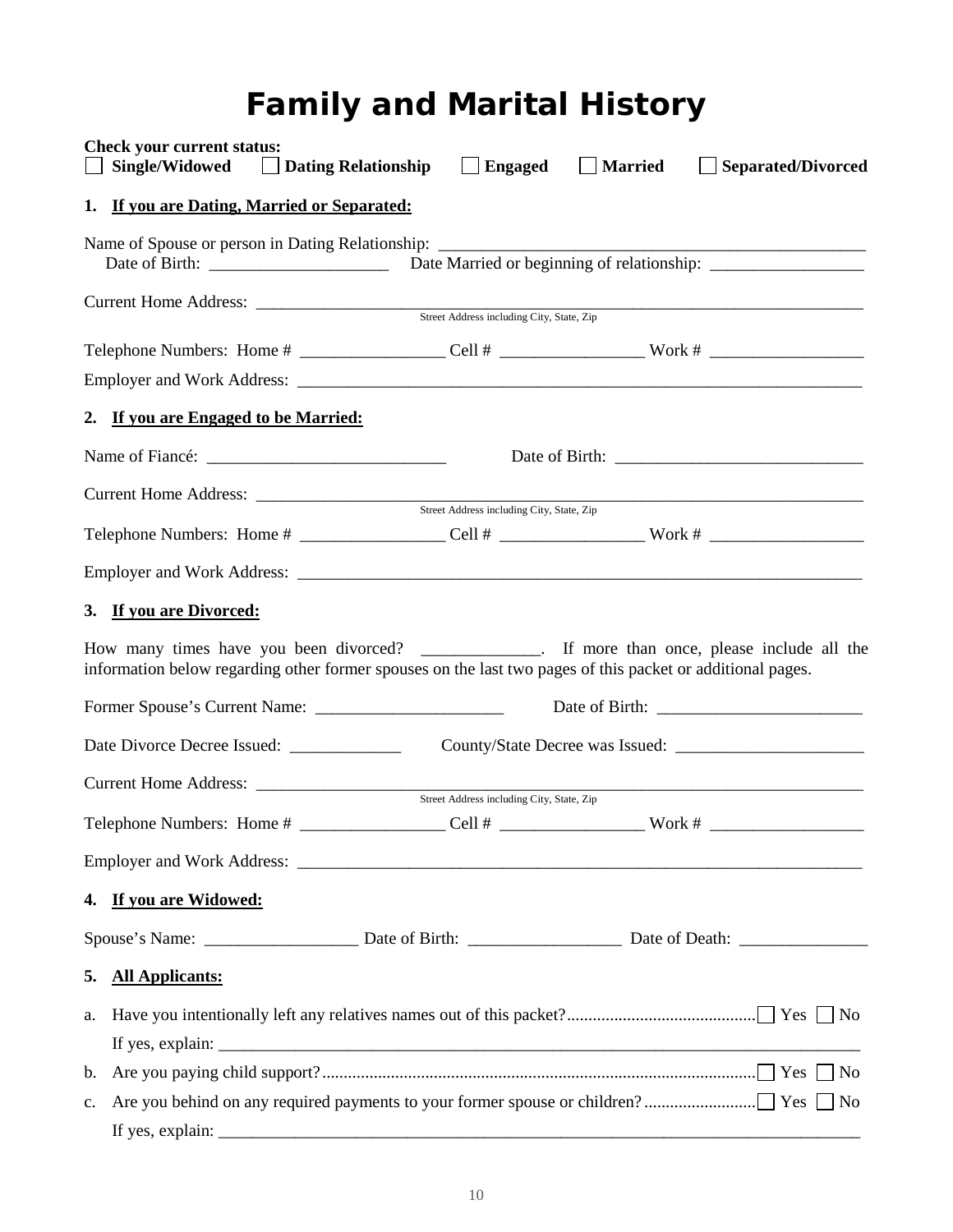# **Family Information**

1. List all children related to you or your spouse (Natural / Step / Adopted / Foster):

| <b>Child's Full Name</b> | <b>Birth Date</b> | <b>Relationship to You</b> | <b>Complete Address</b> |
|--------------------------|-------------------|----------------------------|-------------------------|
|                          |                   |                            |                         |
|                          |                   |                            |                         |
|                          |                   |                            |                         |
|                          |                   |                            |                         |
|                          |                   |                            |                         |
|                          |                   |                            |                         |
|                          |                   |                            |                         |
|                          |                   |                            |                         |

2. List other family members including those related by marriage. (If deceased, indicate) Include: Father, Mother, Brothers, Sisters (including step and half); Father-In-Law, Mother-In-Law.

| <b>Name</b> | Relationship<br>to You | <b>Email Address</b> | <b>Complete Address and Phone</b> |
|-------------|------------------------|----------------------|-----------------------------------|
|             |                        |                      |                                   |
|             |                        |                      |                                   |
|             |                        |                      |                                   |
|             |                        |                      |                                   |
|             |                        |                      |                                   |
|             |                        |                      |                                   |
|             |                        |                      |                                   |
|             |                        |                      |                                   |
|             |                        |                      |                                   |
|             |                        |                      |                                   |
|             |                        |                      |                                   |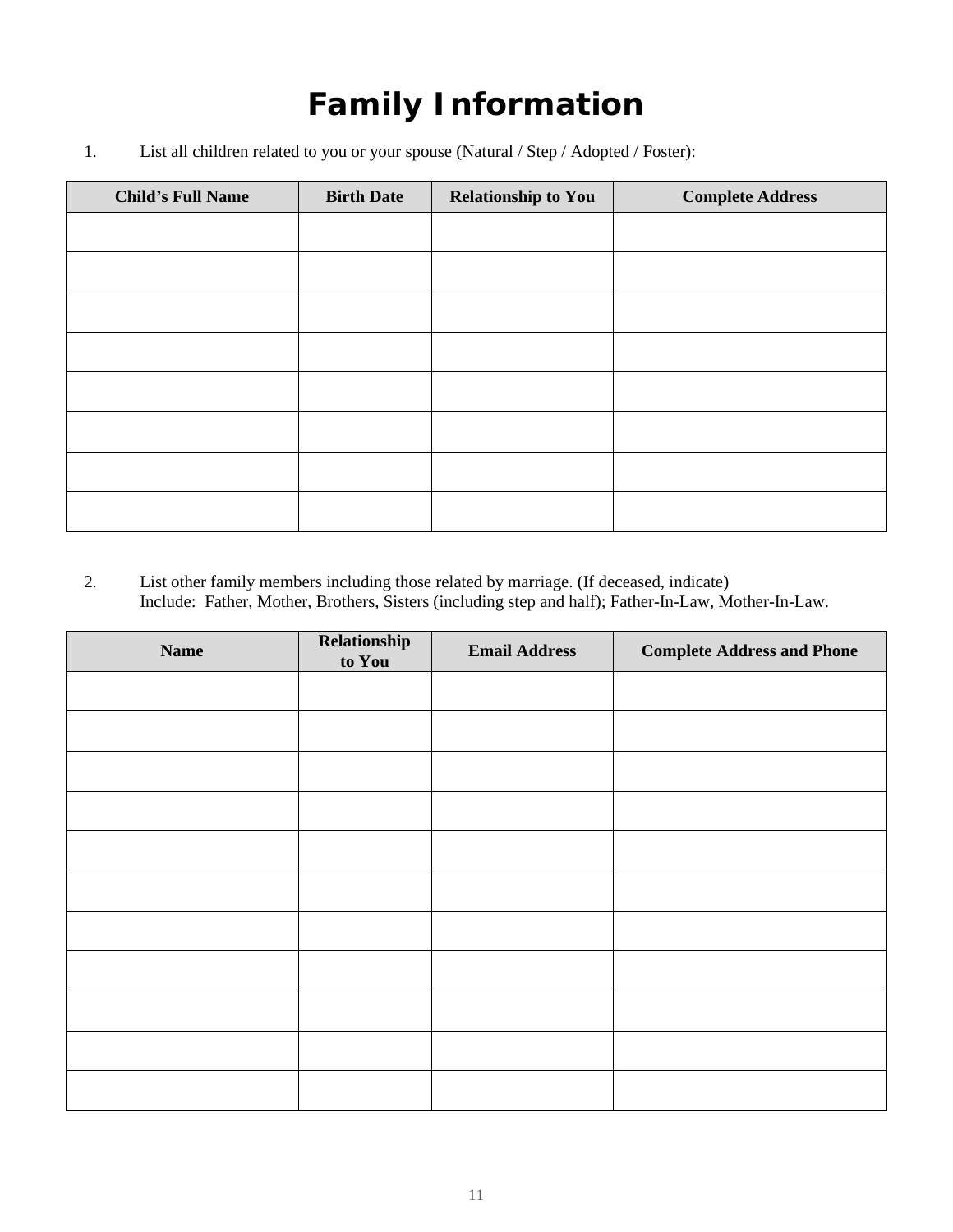3. If you currently reside with any person(s), other than family members, list:

| <b>Name / Date of Birth</b> | <b>Phone / Email</b> | <b>Length of Time Living Together</b> |
|-----------------------------|----------------------|---------------------------------------|
|                             |                      |                                       |
|                             |                      |                                       |
|                             |                      |                                       |
|                             |                      |                                       |
|                             |                      |                                       |
|                             |                      |                                       |
|                             |                      |                                       |
|                             |                      |                                       |

4. Please list any person with whom you have resided in the past **five years** other than family members:

| Name / Date of Birth | <b>Phone / Email</b> | <b>Length of Time Lived Together</b> |
|----------------------|----------------------|--------------------------------------|
|                      |                      |                                      |
|                      |                      |                                      |
|                      |                      |                                      |
|                      |                      |                                      |
|                      |                      |                                      |
|                      |                      |                                      |
|                      |                      |                                      |
|                      |                      |                                      |
|                      |                      |                                      |
|                      |                      |                                      |
|                      |                      |                                      |
|                      |                      |                                      |
|                      |                      |                                      |
|                      |                      |                                      |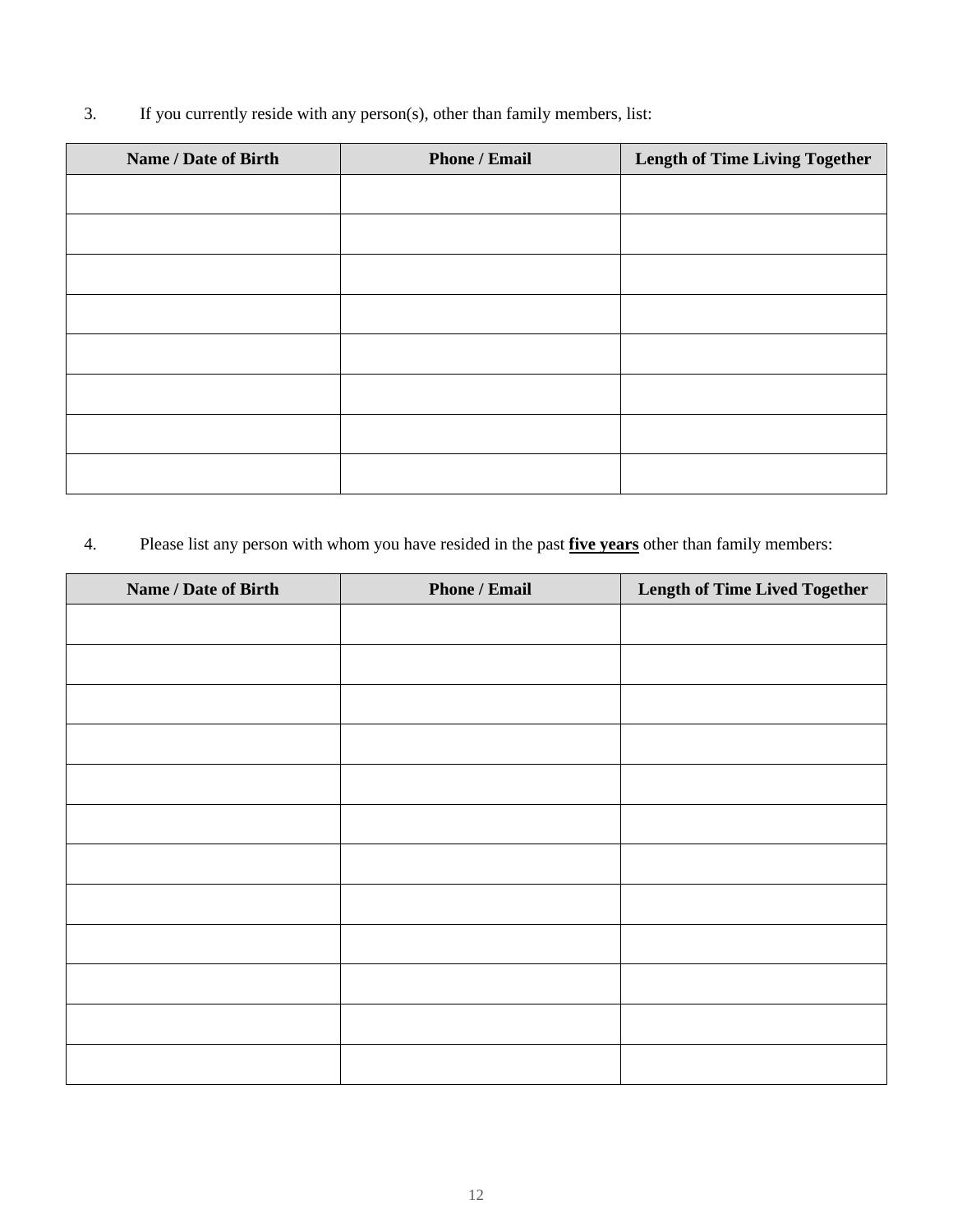## **Residence History**

**List all addresses where you have lived during the past five years (regardless of how brief). Begin with your current address.**

| 1.                |                                           |       |                                                           |
|-------------------|-------------------------------------------|-------|-----------------------------------------------------------|
|                   | Street Address including City, State, Zip |       |                                                           |
|                   | To (Month/Year)                           | Owned | Rented                                                    |
|                   |                                           |       |                                                           |
|                   |                                           |       |                                                           |
|                   |                                           |       |                                                           |
| 2.                | Street Address including City, State, Zip |       |                                                           |
|                   | To (Month/Year)                           | Owned | Rented                                                    |
|                   |                                           |       |                                                           |
|                   |                                           |       |                                                           |
|                   |                                           |       |                                                           |
|                   | Street Address including City, State, Zip |       |                                                           |
| 3.                |                                           |       |                                                           |
| From (Month/Year) | Street Address including City, State, Zip |       |                                                           |
|                   | To (Month/Year)                           | Owned | Rented                                                    |
|                   |                                           |       | Phone: $\frac{1}{\sqrt{1-\frac{1}{2}} \cdot \frac{1}{2}}$ |
|                   |                                           |       |                                                           |
|                   | Street Address including City, State, Zip |       |                                                           |
| 4.                | Street Address including City, State, Zip |       |                                                           |
|                   | To (Month/Year)                           | Owned | Rented                                                    |
|                   |                                           |       |                                                           |
|                   |                                           |       |                                                           |
|                   | Street Address including City, State, Zip |       |                                                           |
| 5.                |                                           |       |                                                           |
|                   | To (Month/Year)                           | Owned | Rented                                                    |
|                   |                                           |       |                                                           |
|                   |                                           |       |                                                           |
|                   |                                           |       |                                                           |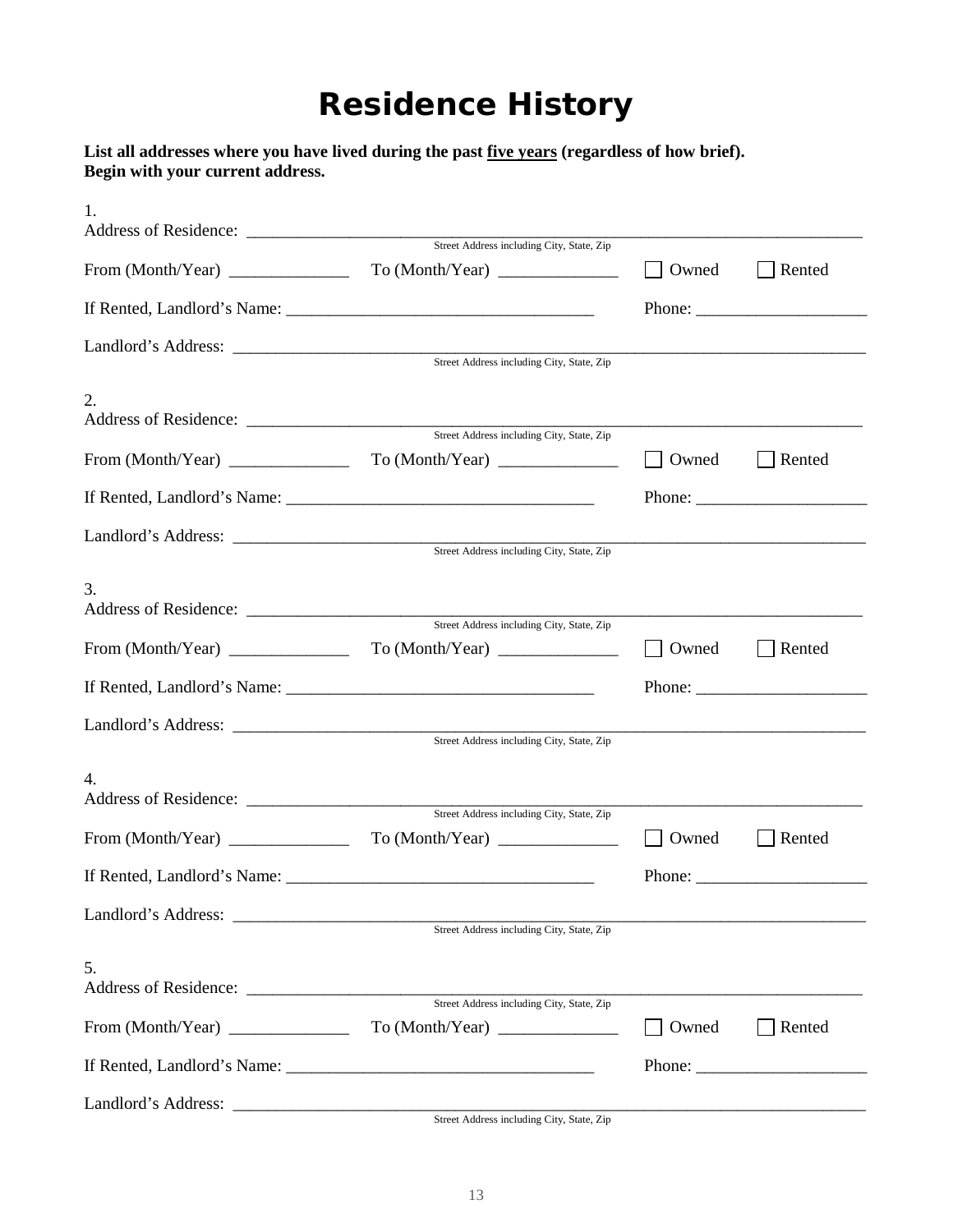# **Residence History Continued**

| Street Address including City, State, Zip |                                                                                                                                                                                                                                                                                                                                                                                    |                                                                                                                                                                                                                                                                                                                                                                                                              |
|-------------------------------------------|------------------------------------------------------------------------------------------------------------------------------------------------------------------------------------------------------------------------------------------------------------------------------------------------------------------------------------------------------------------------------------|--------------------------------------------------------------------------------------------------------------------------------------------------------------------------------------------------------------------------------------------------------------------------------------------------------------------------------------------------------------------------------------------------------------|
| To (Month/Year)                           | Owned                                                                                                                                                                                                                                                                                                                                                                              | Rented                                                                                                                                                                                                                                                                                                                                                                                                       |
|                                           |                                                                                                                                                                                                                                                                                                                                                                                    |                                                                                                                                                                                                                                                                                                                                                                                                              |
|                                           |                                                                                                                                                                                                                                                                                                                                                                                    |                                                                                                                                                                                                                                                                                                                                                                                                              |
|                                           |                                                                                                                                                                                                                                                                                                                                                                                    |                                                                                                                                                                                                                                                                                                                                                                                                              |
|                                           |                                                                                                                                                                                                                                                                                                                                                                                    |                                                                                                                                                                                                                                                                                                                                                                                                              |
|                                           | Owned                                                                                                                                                                                                                                                                                                                                                                              | Rented                                                                                                                                                                                                                                                                                                                                                                                                       |
|                                           |                                                                                                                                                                                                                                                                                                                                                                                    | Phone: $\frac{1}{\sqrt{1-\frac{1}{2}}\sqrt{1-\frac{1}{2}}\sqrt{1-\frac{1}{2}}\sqrt{1-\frac{1}{2}}\sqrt{1-\frac{1}{2}}\sqrt{1-\frac{1}{2}}\sqrt{1-\frac{1}{2}}\sqrt{1-\frac{1}{2}}\sqrt{1-\frac{1}{2}}\sqrt{1-\frac{1}{2}}\sqrt{1-\frac{1}{2}}\sqrt{1-\frac{1}{2}}\sqrt{1-\frac{1}{2}}\sqrt{1-\frac{1}{2}}\sqrt{1-\frac{1}{2}}\sqrt{1-\frac{1}{2}}\sqrt{1-\frac{1}{2}}\sqrt{1-\frac{1}{2}}\sqrt{1-\frac{1}{2$ |
|                                           |                                                                                                                                                                                                                                                                                                                                                                                    |                                                                                                                                                                                                                                                                                                                                                                                                              |
|                                           |                                                                                                                                                                                                                                                                                                                                                                                    |                                                                                                                                                                                                                                                                                                                                                                                                              |
|                                           |                                                                                                                                                                                                                                                                                                                                                                                    |                                                                                                                                                                                                                                                                                                                                                                                                              |
| To (Month/Year)                           | Owned                                                                                                                                                                                                                                                                                                                                                                              | Rented                                                                                                                                                                                                                                                                                                                                                                                                       |
|                                           |                                                                                                                                                                                                                                                                                                                                                                                    |                                                                                                                                                                                                                                                                                                                                                                                                              |
|                                           |                                                                                                                                                                                                                                                                                                                                                                                    |                                                                                                                                                                                                                                                                                                                                                                                                              |
|                                           |                                                                                                                                                                                                                                                                                                                                                                                    |                                                                                                                                                                                                                                                                                                                                                                                                              |
|                                           |                                                                                                                                                                                                                                                                                                                                                                                    |                                                                                                                                                                                                                                                                                                                                                                                                              |
| To (Month/Year)                           | Owned                                                                                                                                                                                                                                                                                                                                                                              | Rented                                                                                                                                                                                                                                                                                                                                                                                                       |
|                                           |                                                                                                                                                                                                                                                                                                                                                                                    |                                                                                                                                                                                                                                                                                                                                                                                                              |
|                                           |                                                                                                                                                                                                                                                                                                                                                                                    |                                                                                                                                                                                                                                                                                                                                                                                                              |
|                                           |                                                                                                                                                                                                                                                                                                                                                                                    |                                                                                                                                                                                                                                                                                                                                                                                                              |
|                                           |                                                                                                                                                                                                                                                                                                                                                                                    |                                                                                                                                                                                                                                                                                                                                                                                                              |
| Street Address including City, State, Zip |                                                                                                                                                                                                                                                                                                                                                                                    |                                                                                                                                                                                                                                                                                                                                                                                                              |
| To (Month/Year)                           | Owned                                                                                                                                                                                                                                                                                                                                                                              | Rented                                                                                                                                                                                                                                                                                                                                                                                                       |
|                                           |                                                                                                                                                                                                                                                                                                                                                                                    |                                                                                                                                                                                                                                                                                                                                                                                                              |
|                                           |                                                                                                                                                                                                                                                                                                                                                                                    |                                                                                                                                                                                                                                                                                                                                                                                                              |
|                                           | Street Address including City, State, Zip<br>Address of Residence:<br>Street Address including City, State, Zip<br>Street Address including City, State, Zip<br>Street Address including City, State, Zip<br>From $(Month/Year)$<br>If Rented, Landlord's Name:<br>Street Address including City, State, Zip<br>If Rented, Landlord's Name: University of Rented, Landlord's Name: |                                                                                                                                                                                                                                                                                                                                                                                                              |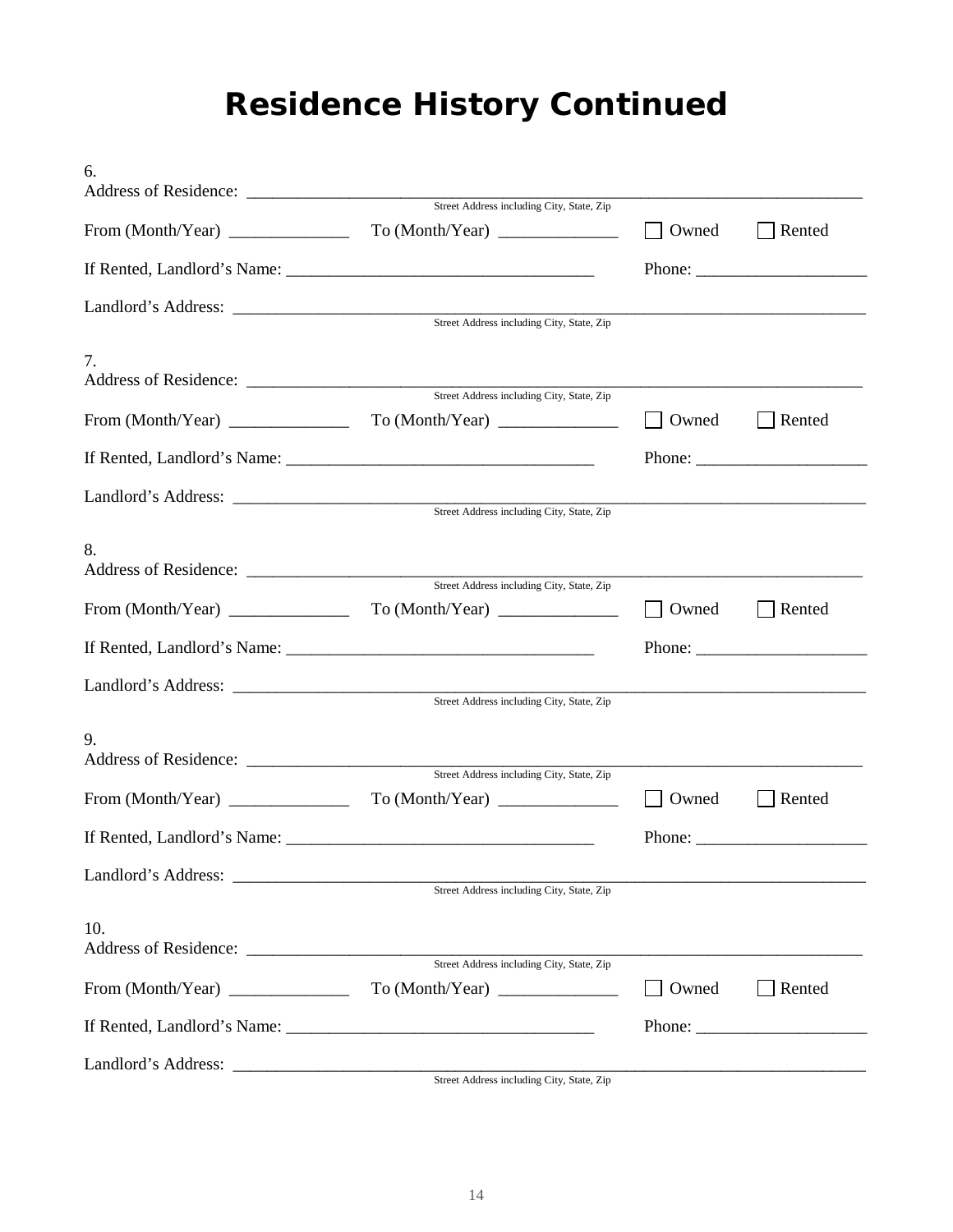## **Financial Information**

|    | <u> 1989 - Johann Barn, mars an t-Amerikaansk politiker (* 1989)</u>                                                                                                                                                                                                                                                                                                                                               |
|----|--------------------------------------------------------------------------------------------------------------------------------------------------------------------------------------------------------------------------------------------------------------------------------------------------------------------------------------------------------------------------------------------------------------------|
|    |                                                                                                                                                                                                                                                                                                                                                                                                                    |
|    |                                                                                                                                                                                                                                                                                                                                                                                                                    |
| 4. |                                                                                                                                                                                                                                                                                                                                                                                                                    |
| 5. |                                                                                                                                                                                                                                                                                                                                                                                                                    |
| 6. |                                                                                                                                                                                                                                                                                                                                                                                                                    |
|    |                                                                                                                                                                                                                                                                                                                                                                                                                    |
|    | If yes, explain: $\frac{1}{\sqrt{1-\frac{1}{\sqrt{1-\frac{1}{\sqrt{1-\frac{1}{\sqrt{1-\frac{1}{\sqrt{1-\frac{1}{\sqrt{1-\frac{1}{\sqrt{1-\frac{1}{\sqrt{1-\frac{1}{\sqrt{1-\frac{1}{\sqrt{1-\frac{1}{\sqrt{1-\frac{1}{\sqrt{1-\frac{1}{\sqrt{1-\frac{1}{\sqrt{1-\frac{1}{\sqrt{1-\frac{1}{\sqrt{1-\frac{1}{\sqrt{1-\frac{1}{\sqrt{1-\frac{1}{\sqrt{1-\frac{1}{\sqrt{1-\frac{1}{\sqrt{1-\frac{1}{\sqrt{1-\frac{1}{$ |
|    | If yes, explain: $\frac{1}{2}$ is the set of the set of the set of the set of the set of the set of the set of the set of the set of the set of the set of the set of the set of the set of the set of the set of the set of the                                                                                                                                                                                   |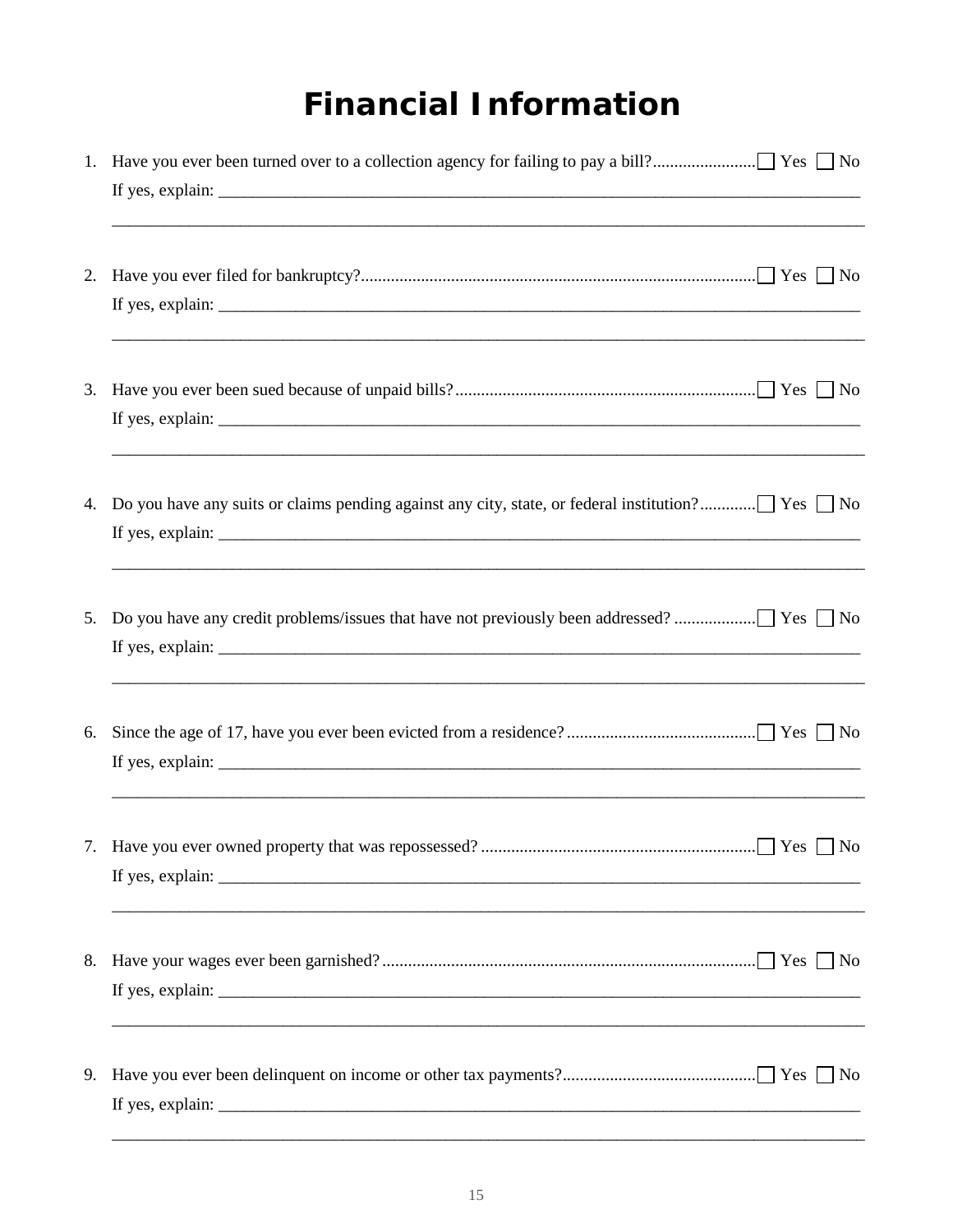## **Financial Information Continued**

| <b>Current Monthly Income</b>                    | <b>Totals</b> | <b>Current Monthly Expenditures</b>                          | <b>Totals</b> |
|--------------------------------------------------|---------------|--------------------------------------------------------------|---------------|
| <b>Your Monthly Salary</b>                       |               | Real Estate Payments (Mortgage or Rent)                      |               |
| <b>Spouse's Monthly Salary</b>                   |               | <b>Auto Payments</b>                                         |               |
| Other Sources of Income - List:                  |               | <b>Child Support</b>                                         |               |
|                                                  |               | <b>Insurance (Home, Auto and Medical)</b>                    |               |
|                                                  |               | <b>Credit Cards - Total Monthly Expenses</b>                 |               |
|                                                  |               | <b>Utilities</b>                                             |               |
|                                                  |               | Food                                                         |               |
|                                                  |               | <b>Gasoline</b>                                              |               |
|                                                  |               | Entertainment, etc.                                          |               |
|                                                  |               | Other                                                        |               |
|                                                  |               |                                                              |               |
|                                                  |               |                                                              |               |
| <b>TOTAL MONTHLY INCOME</b>                      | \$            | <b>TOTAL MONTHLY</b><br><b>EXPENDITURES</b>                  | \$            |
|                                                  |               |                                                              |               |
| <b>Current Assets</b>                            | <b>Totals</b> | <b>Current Liabilities</b>                                   | <b>Totals</b> |
| <b>Checking Accounts</b>                         |               | Real Estate Indebtedness (Total Amount Owed)                 |               |
| <b>Savings Accounts</b>                          |               | <b>Auto Loans (Total Amount Owed)</b>                        |               |
| <b>Real Estate</b>                               |               | Long-Term / Personal / Student Loans                         |               |
| Auto                                             |               | <b>Credit Cards (Total Amount Owed)</b>                      |               |
| Recreational Vehicles (Boats / ATVs / etc)       |               | <b>Charge Accounts</b><br>(Store Accounts, Rent-to-Own, etc) |               |
| <b>Stocks and Bonds</b>                          |               | <b>Other Liabilities - Describe Below</b>                    |               |
| Life Insurance (Cash value of whole life policy) |               |                                                              |               |
| <b>Other Assets - Describe Below:</b>            |               |                                                              |               |
|                                                  |               |                                                              |               |
|                                                  |               |                                                              |               |
|                                                  |               |                                                              |               |
| <b>TOTAL ASSETS</b>                              | \$            | <b>TOTAL LIABILITIES</b>                                     | \$            |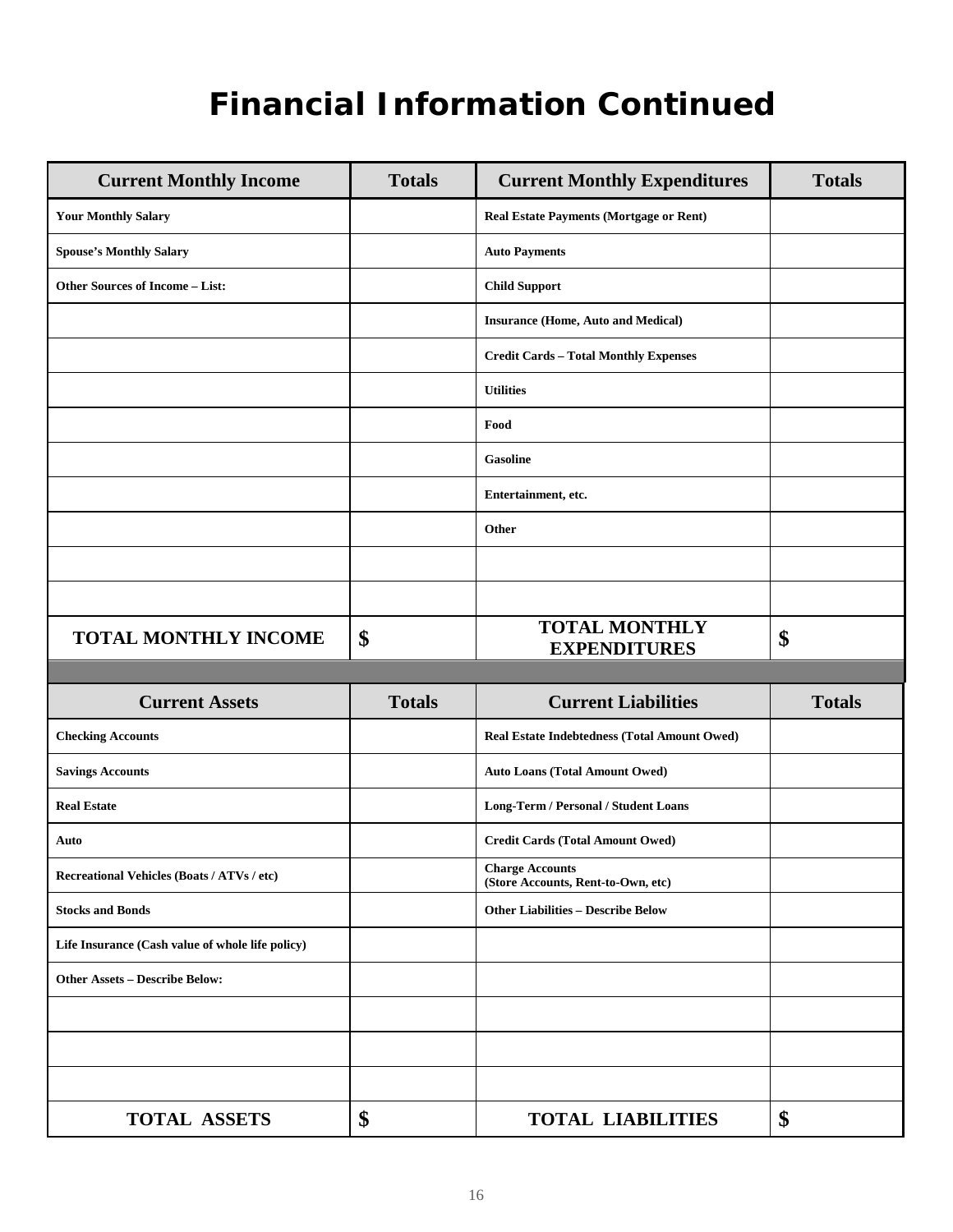## **Financial Information Continued**

**On the previous page you listed the total balances of all of your accounts combined. On this page, please list the individual companies, the type of account and current balance of each of these accounts.**

| Name of Company | Type of Account<br>(Credit Card, Store Account, Rent to Own, Etc) | <b>Current Balance</b> |
|-----------------|-------------------------------------------------------------------|------------------------|
|                 |                                                                   |                        |
|                 |                                                                   |                        |
|                 |                                                                   |                        |
|                 |                                                                   |                        |
|                 |                                                                   |                        |
|                 |                                                                   |                        |
|                 |                                                                   |                        |
|                 |                                                                   |                        |
|                 |                                                                   |                        |
|                 |                                                                   |                        |
|                 |                                                                   |                        |
|                 |                                                                   |                        |
|                 |                                                                   |                        |
|                 |                                                                   |                        |
|                 |                                                                   |                        |
|                 |                                                                   |                        |
|                 |                                                                   |                        |
|                 |                                                                   |                        |
|                 |                                                                   |                        |
|                 |                                                                   |                        |
|                 |                                                                   |                        |
|                 |                                                                   |                        |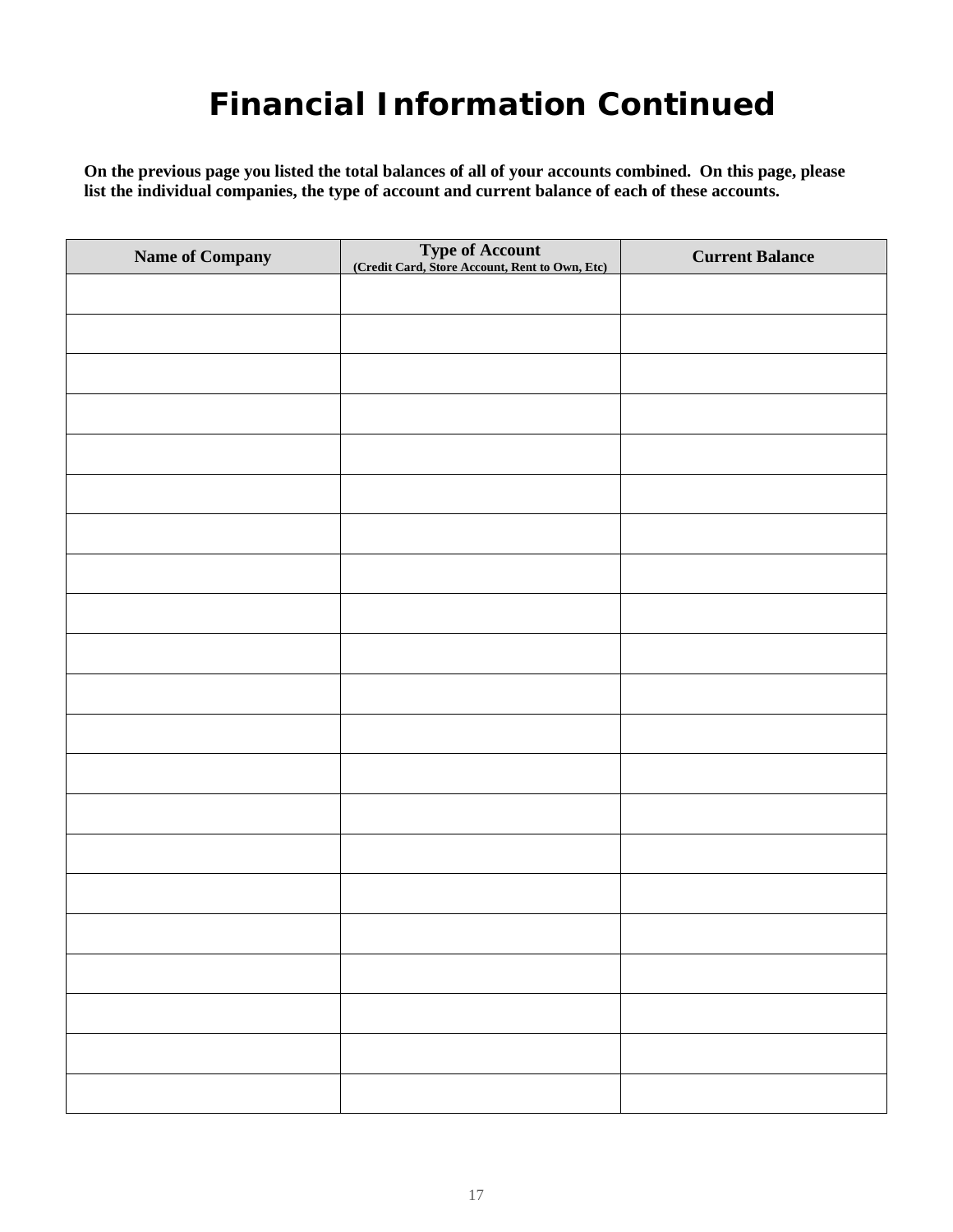# **Military History**

| 1.                       |                                      |                                                                                       |                                                                                                                      | $\blacksquare$ No<br>$\neg N/A$ |
|--------------------------|--------------------------------------|---------------------------------------------------------------------------------------|----------------------------------------------------------------------------------------------------------------------|---------------------------------|
| 2.                       |                                      |                                                                                       |                                                                                                                      |                                 |
|                          |                                      | If yes, continue answering other items on this page. If no, proceed to the next page. |                                                                                                                      |                                 |
| <b>Branch of Service</b> | <b>Dates</b><br>To / From            | Pay Grade<br><b>Discharge</b><br><b>Highest</b>                                       | <b>Job Title</b>                                                                                                     | <b>Type of Discharge</b>        |
|                          |                                      |                                                                                       |                                                                                                                      |                                 |
|                          |                                      |                                                                                       |                                                                                                                      |                                 |
|                          |                                      |                                                                                       |                                                                                                                      |                                 |
|                          |                                      |                                                                                       |                                                                                                                      |                                 |
|                          |                                      |                                                                                       |                                                                                                                      |                                 |
|                          |                                      |                                                                                       |                                                                                                                      |                                 |
| 3.                       |                                      |                                                                                       |                                                                                                                      |                                 |
|                          |                                      |                                                                                       |                                                                                                                      |                                 |
|                          |                                      |                                                                                       |                                                                                                                      |                                 |
| 4.                       |                                      |                                                                                       |                                                                                                                      |                                 |
| 5.                       | Are you: Active Standby Inactive IRR |                                                                                       |                                                                                                                      |                                 |
|                          |                                      |                                                                                       |                                                                                                                      |                                 |
|                          |                                      |                                                                                       |                                                                                                                      |                                 |
| 6.                       |                                      |                                                                                       |                                                                                                                      |                                 |
|                          |                                      |                                                                                       |                                                                                                                      |                                 |
| 7.                       |                                      |                                                                                       |                                                                                                                      |                                 |
|                          |                                      |                                                                                       |                                                                                                                      |                                 |
| 8.                       |                                      |                                                                                       |                                                                                                                      |                                 |
|                          |                                      | If yes, explain:                                                                      |                                                                                                                      |                                 |
|                          |                                      |                                                                                       |                                                                                                                      |                                 |
| 9.                       |                                      | Were you ever disciplined under UCMJ (e.g. Article 15, Capt. Mast, Page 11,           |                                                                                                                      |                                 |
|                          |                                      |                                                                                       |                                                                                                                      |                                 |
|                          |                                      |                                                                                       |                                                                                                                      |                                 |
|                          |                                      | 10. While in the military service, were you ever arrested for an offense which        | <u> 1989 - Johann John Harry, mars ar yw i gweledd y cynnwys y gan y gan y gan y gan y gan y gan y gan y gan y g</u> |                                 |
|                          |                                      |                                                                                       |                                                                                                                      |                                 |
|                          |                                      | If yes, explain: $\sqrt{ }$                                                           |                                                                                                                      |                                 |
|                          |                                      |                                                                                       |                                                                                                                      |                                 |

\_\_\_\_\_\_\_\_\_\_\_\_\_\_\_\_\_\_\_\_\_\_\_\_\_\_\_\_\_\_\_\_\_\_\_\_\_\_\_\_\_\_\_\_\_\_\_\_\_\_\_\_\_\_\_\_\_\_\_\_\_\_\_\_\_\_\_\_\_\_\_\_\_\_\_\_\_\_\_\_\_\_\_\_\_\_\_\_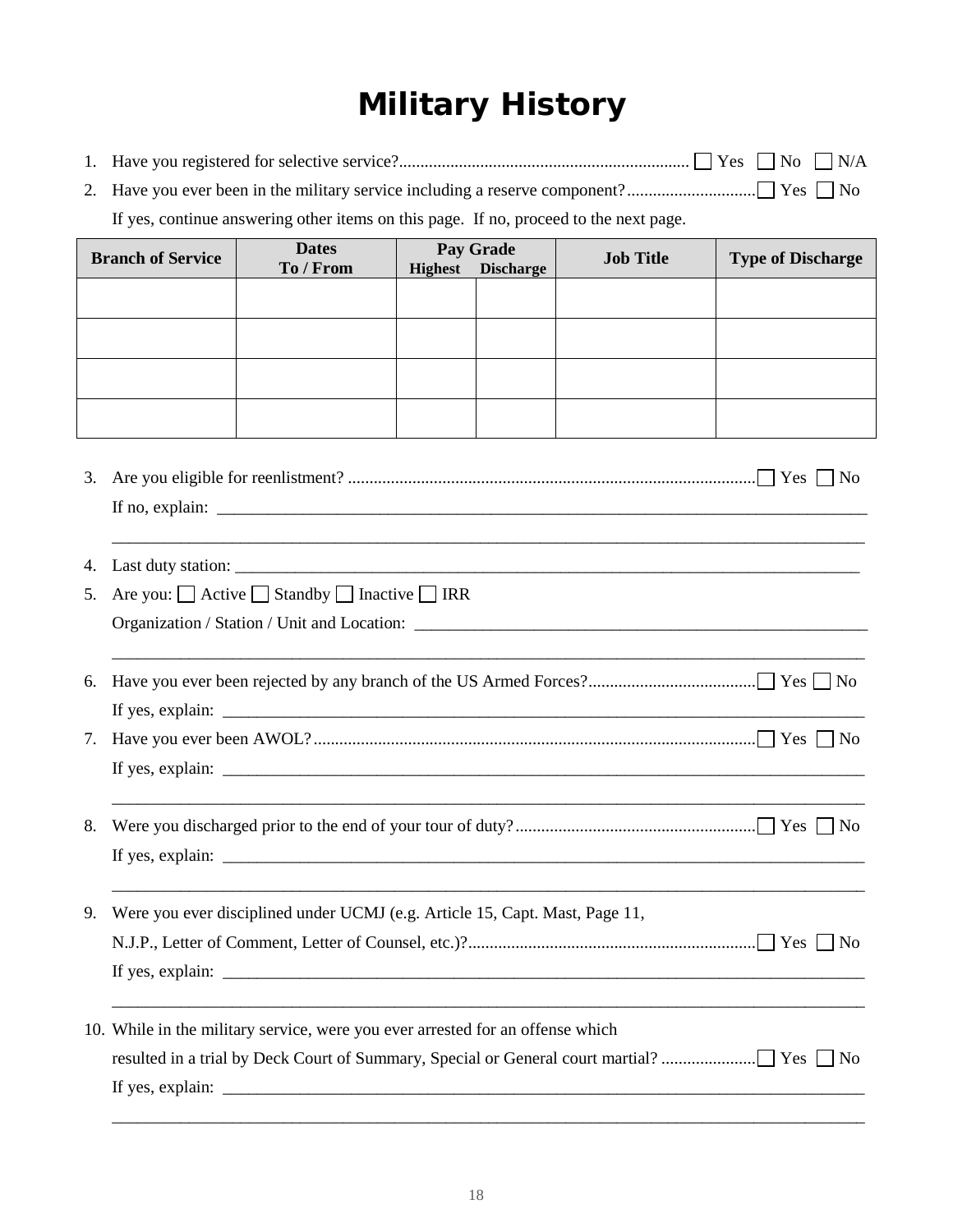#### **Law Enforcement Training**

| 1. Do you have any specialized training, experience or ability which you think would |
|--------------------------------------------------------------------------------------|
|                                                                                      |
|                                                                                      |
|                                                                                      |
|                                                                                      |
|                                                                                      |

3. If you have attended any other type of Law Enforcement training to include, Police Academy, Telecommunications, Crime Scene Technician training, etc, then complete the remainder of this page.

| Police Academy or other Specialized Law Enforcement Related Training |                                  |                              |  |  |  |
|----------------------------------------------------------------------|----------------------------------|------------------------------|--|--|--|
| <b>Name of School</b><br>City / State                                | <b>Dates Attended</b><br>From/To | Diploma / Certificate Earned |  |  |  |
|                                                                      |                                  |                              |  |  |  |
|                                                                      |                                  |                              |  |  |  |
|                                                                      |                                  |                              |  |  |  |
|                                                                      |                                  |                              |  |  |  |

- 4. Do you have a certificate of completion from a Police Academy (BPOC)? ................................ Yes No
- 5. If you are a current Texas peace officer, which certificate do you hold?

| $\Box$ Intermediate<br>$\Box$ Basic<br>$\Box$ Advanced | Master |
|--------------------------------------------------------|--------|
|--------------------------------------------------------|--------|

6. If you have graduated from a Police Academy, indicate all the certificates you possess:

| $\Box$ OC Spray $\Box$ Taser | $\Box$ Police Driving $\Box$ SFST | Baton/Defensive Tactics |
|------------------------------|-----------------------------------|-------------------------|
|                              |                                   |                         |

\_\_\_\_\_\_\_\_\_\_\_\_\_\_\_\_\_\_\_\_\_\_\_\_\_\_\_\_\_\_\_\_\_\_\_\_\_\_\_\_\_\_\_\_\_\_\_\_\_\_\_\_\_\_\_\_\_\_\_\_\_\_\_\_\_\_\_\_\_\_\_\_\_\_\_\_\_\_\_\_\_\_\_\_\_\_\_\_ \_\_\_\_\_\_\_\_\_\_\_\_\_\_\_\_\_\_\_\_\_\_\_\_\_\_\_\_\_\_\_\_\_\_\_\_\_\_\_\_\_\_\_\_\_\_\_\_\_\_\_\_\_\_\_\_\_\_\_\_\_\_\_\_\_\_\_\_\_\_\_\_\_\_\_\_\_\_\_\_\_\_\_\_\_\_\_\_

| $\Box$ CIT | $\Box$ Radar |  |  | $\Box$ NCIC/TCIC Less Than Full Access $\Box$ Other, please list: |
|------------|--------------|--|--|-------------------------------------------------------------------|
|------------|--------------|--|--|-------------------------------------------------------------------|

|--|--|--|--|--|--|--|

8. If you have Telecommunicator training, indicate all the certificates you possess:

| Basic                      | Intermediate     Advanced | TLETS | NCIC/TCIC Full Access |
|----------------------------|---------------------------|-------|-----------------------|
| $\Box$ Other, please list: |                           |       |                       |
|                            |                           |       |                       |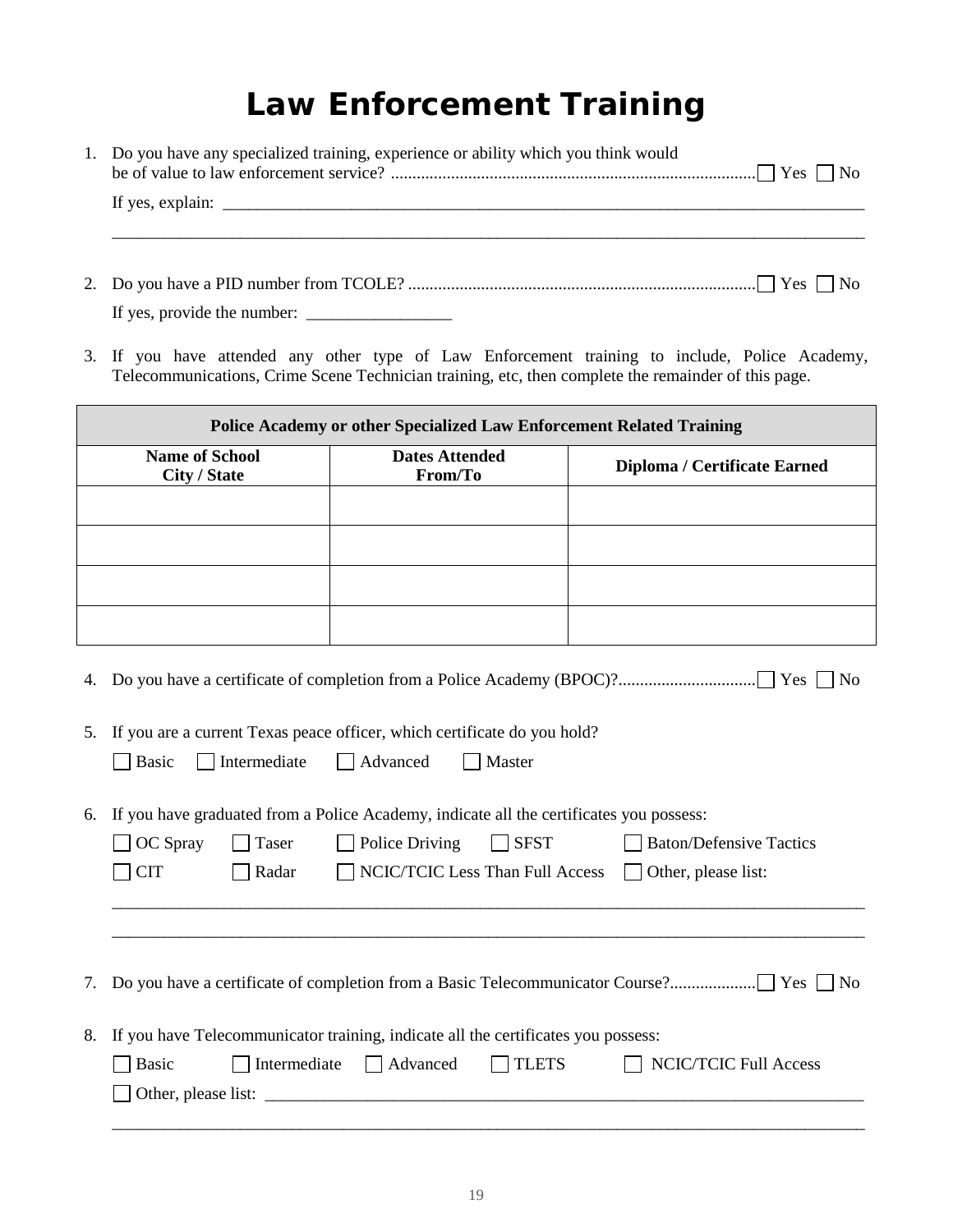## **Applications with Law Enforcement Agencies**

If you have previously applied with the Victoria Police Department or other law enforcement agencies for any position (including all city, county, state and federal agencies, and any position such as officer, detention officer, dispatcher, etc.), please complete the following. Do not fail to list any, regardless of the status of your application. (*Add additional pages if needed)* 

П Check this box if you have **NEVER** applied with a law enforcement agency.

**If you checked the above box, proceed to the next section on page 22.** 

|    | Disposition: $\Box$ Hired $\Box$ Not Selected $\Box$ Not Contacted $\Box$ Rejected $\Box$ Withdrew |  |  |
|----|----------------------------------------------------------------------------------------------------|--|--|
|    |                                                                                                    |  |  |
|    |                                                                                                    |  |  |
|    |                                                                                                    |  |  |
| 2. |                                                                                                    |  |  |
|    |                                                                                                    |  |  |
|    | Disposition: $\Box$ Hired $\Box$ Not Selected $\Box$ Not Contacted $\Box$ Rejected $\Box$ Withdrew |  |  |
|    |                                                                                                    |  |  |
|    |                                                                                                    |  |  |
|    |                                                                                                    |  |  |
|    |                                                                                                    |  |  |
|    |                                                                                                    |  |  |
|    | Disposition: $\Box$ Hired $\Box$ Not Selected $\Box$ Not Contacted $\Box$ Rejected $\Box$ Withdrew |  |  |
|    |                                                                                                    |  |  |
|    |                                                                                                    |  |  |
|    |                                                                                                    |  |  |
|    |                                                                                                    |  |  |
|    |                                                                                                    |  |  |
|    | Disposition: $\Box$ Hired $\Box$ Not Selected $\Box$ Not Contacted $\Box$ Rejected $\Box$ Withdrew |  |  |
|    |                                                                                                    |  |  |
|    |                                                                                                    |  |  |
|    |                                                                                                    |  |  |
|    |                                                                                                    |  |  |
|    |                                                                                                    |  |  |
|    | Disposition: $\Box$ Hired $\Box$ Not Selected $\Box$ Not Contacted $\Box$ Rejected $\Box$ Withdrew |  |  |
|    |                                                                                                    |  |  |

\_\_\_\_\_\_\_\_\_\_\_\_\_\_\_\_\_\_\_\_\_\_\_\_\_\_\_\_\_\_\_\_\_\_\_\_\_\_\_\_\_\_\_\_\_\_\_\_\_\_\_\_\_\_\_\_\_\_\_\_\_\_\_\_\_\_\_\_\_\_\_\_\_\_\_\_\_\_\_\_\_\_\_\_\_\_\_\_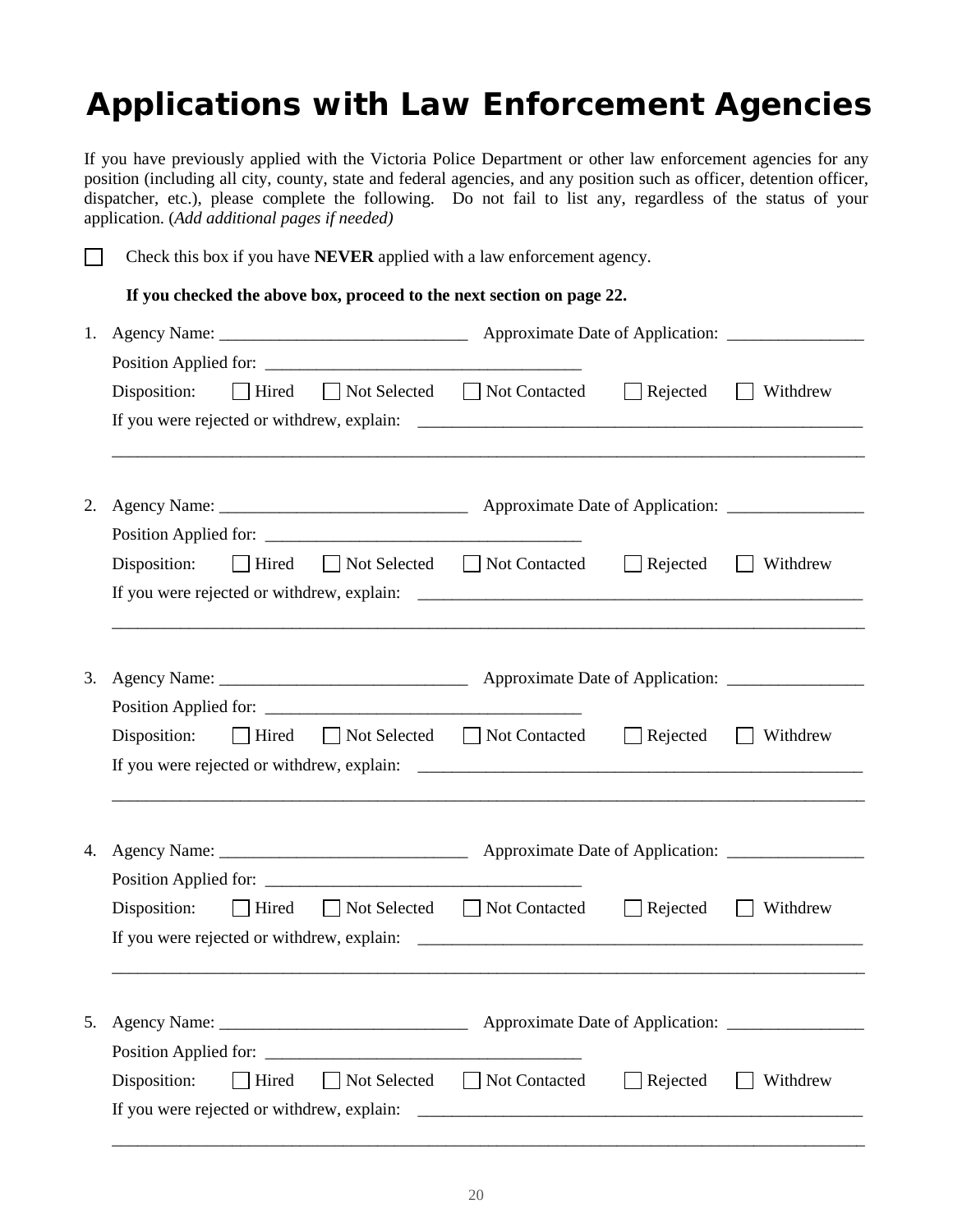#### **Applications with Law Enforcement Agencies Continued**

| 6. |                                                                                                    |                            |                 |                          |
|----|----------------------------------------------------------------------------------------------------|----------------------------|-----------------|--------------------------|
|    |                                                                                                    |                            |                 |                          |
|    | Disposition: $\Box$ Hired $\Box$ Not Selected $\Box$ Not Contacted                                 |                            | $\Box$ Rejected | Withdrew<br>$\mathbf{L}$ |
|    |                                                                                                    |                            |                 |                          |
|    |                                                                                                    |                            |                 |                          |
|    |                                                                                                    |                            |                 |                          |
| 7. |                                                                                                    |                            |                 |                          |
|    |                                                                                                    |                            |                 |                          |
|    | Disposition: $\Box$ Hired $\Box$ Not Selected $\Box$ Not Contacted $\Box$ Rejected $\Box$ Withdrew |                            |                 |                          |
|    |                                                                                                    |                            |                 |                          |
|    | ,我们也不能在这里的时候,我们也不能在这里的时候,我们也不能在这里的时候,我们也不能会在这里的时候,我们也不能会在这里的时候,我们也不能会在这里的时候,我们也不                   |                            |                 |                          |
|    |                                                                                                    |                            |                 |                          |
| 8. |                                                                                                    |                            |                 |                          |
|    |                                                                                                    |                            |                 |                          |
|    | Disposition: $\Box$ Hired $\Box$ Not Selected $\Box$ Not Contacted $\Box$ Rejected                 |                            |                 | Withdrew                 |
|    |                                                                                                    |                            |                 |                          |
|    |                                                                                                    |                            |                 |                          |
|    |                                                                                                    |                            |                 |                          |
| 9. |                                                                                                    |                            |                 |                          |
|    |                                                                                                    |                            |                 |                          |
|    | Disposition:<br>$\Box$ Hired                                                                       | Not Selected Not Contacted | $\Box$ Rejected | Withdrew                 |
|    |                                                                                                    |                            |                 |                          |
|    |                                                                                                    |                            |                 |                          |
|    |                                                                                                    |                            |                 |                          |
|    |                                                                                                    |                            |                 |                          |
|    |                                                                                                    |                            |                 |                          |
|    | ■ Hired ■ Not Selected ■ Not Contacted<br>Disposition:                                             |                            | $\Box$ Rejected | Withdrew                 |
|    |                                                                                                    |                            |                 |                          |
|    |                                                                                                    |                            |                 |                          |

**(***Add additional pages if needed)*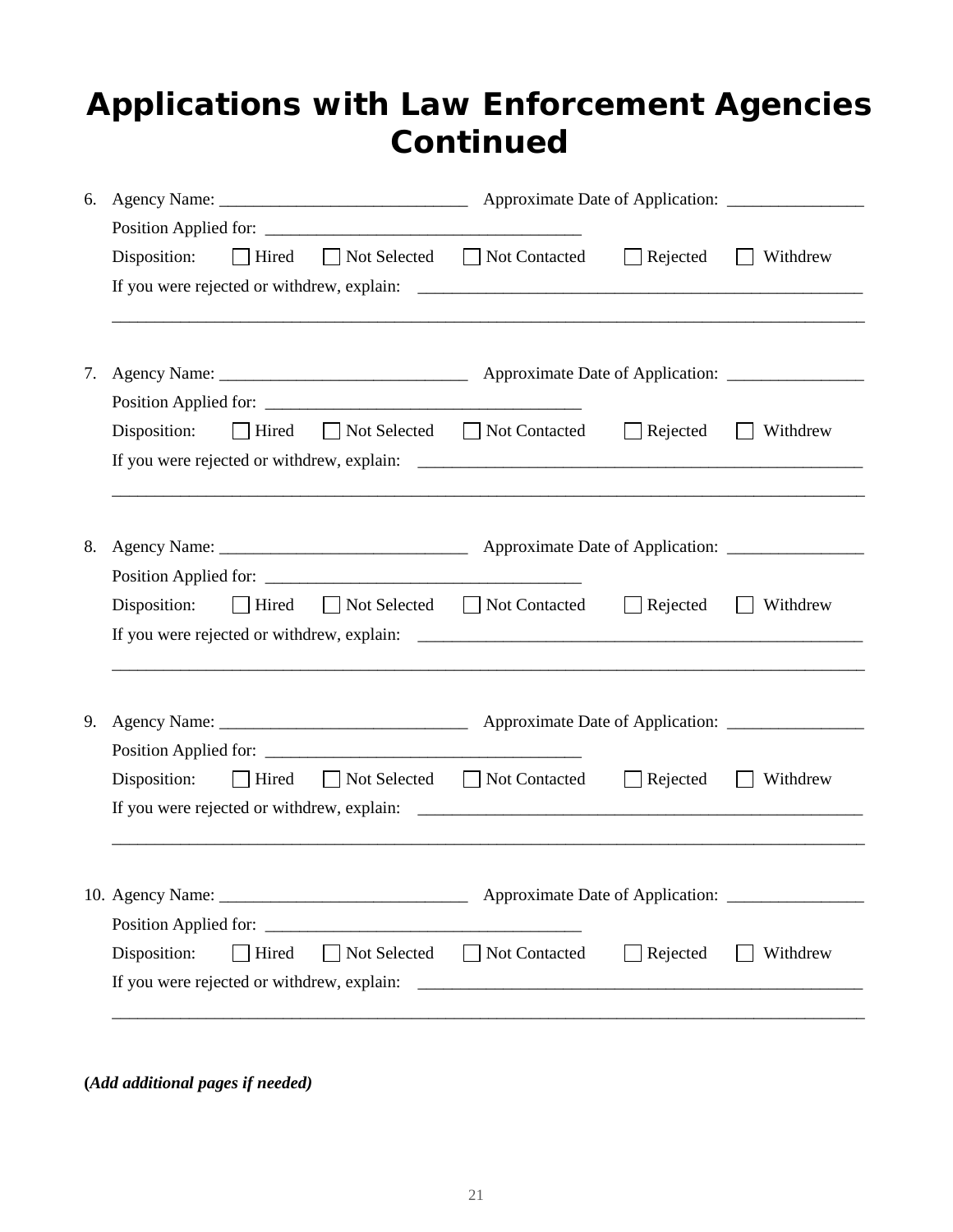### **Prior Law Enforcement Employment**

If you have **ever** been previously employed with a law enforcement agency, beginning with your present or most recent job, list all jobs you have had at these agencies. This includes all full time, part time, reserve, intern or volunteer work, regardless of the length of employment. Attach additional pages if necessary. **If you have been terminated or asked to resign, or are not eligible for re-hire, explain in detail these circumstances.** 

| If none, check "Not Applicable" to the right and proceed to page 24. | $\Box$ Not Applicable                     |                                                                                                                                                                                                                                                                                                                                                                                                              |
|----------------------------------------------------------------------|-------------------------------------------|--------------------------------------------------------------------------------------------------------------------------------------------------------------------------------------------------------------------------------------------------------------------------------------------------------------------------------------------------------------------------------------------------------------|
| 1.                                                                   |                                           |                                                                                                                                                                                                                                                                                                                                                                                                              |
| Agency Address: <u>Street Address including City, State, Zip</u>     |                                           | Phone: $\frac{1}{\sqrt{1-\frac{1}{2}}\sqrt{1-\frac{1}{2}}\sqrt{1-\frac{1}{2}}\sqrt{1-\frac{1}{2}}\sqrt{1-\frac{1}{2}}\sqrt{1-\frac{1}{2}}\sqrt{1-\frac{1}{2}}\sqrt{1-\frac{1}{2}}\sqrt{1-\frac{1}{2}}\sqrt{1-\frac{1}{2}}\sqrt{1-\frac{1}{2}}\sqrt{1-\frac{1}{2}}\sqrt{1-\frac{1}{2}}\sqrt{1-\frac{1}{2}}\sqrt{1-\frac{1}{2}}\sqrt{1-\frac{1}{2}}\sqrt{1-\frac{1}{2}}\sqrt{1-\frac{1}{2}}\sqrt{1-\frac{1}{2$ |
|                                                                      |                                           |                                                                                                                                                                                                                                                                                                                                                                                                              |
| $\Box$ Full Time<br><b>Part Time</b><br>Type:                        | $\Box$ Intern<br>Reserve                  | Volunteer                                                                                                                                                                                                                                                                                                                                                                                                    |
|                                                                      |                                           |                                                                                                                                                                                                                                                                                                                                                                                                              |
|                                                                      |                                           |                                                                                                                                                                                                                                                                                                                                                                                                              |
| Reason for Leaving: Resigned Laid Off                                | Terminated                                | $\Box$ Other                                                                                                                                                                                                                                                                                                                                                                                                 |
|                                                                      |                                           |                                                                                                                                                                                                                                                                                                                                                                                                              |
|                                                                      |                                           |                                                                                                                                                                                                                                                                                                                                                                                                              |
|                                                                      |                                           |                                                                                                                                                                                                                                                                                                                                                                                                              |
| 2.                                                                   |                                           |                                                                                                                                                                                                                                                                                                                                                                                                              |
|                                                                      |                                           | Phone: $\frac{1}{\sqrt{1-\frac{1}{2}}\sqrt{1-\frac{1}{2}}\sqrt{1-\frac{1}{2}}\sqrt{1-\frac{1}{2}}\sqrt{1-\frac{1}{2}}\sqrt{1-\frac{1}{2}}\sqrt{1-\frac{1}{2}}\sqrt{1-\frac{1}{2}}\sqrt{1-\frac{1}{2}}\sqrt{1-\frac{1}{2}}\sqrt{1-\frac{1}{2}}\sqrt{1-\frac{1}{2}}\sqrt{1-\frac{1}{2}}\sqrt{1-\frac{1}{2}}\sqrt{1-\frac{1}{2}}\sqrt{1-\frac{1}{2}}\sqrt{1-\frac{1}{2}}\sqrt{1-\frac{1}{2}}\sqrt{1-\frac{1}{2$ |
|                                                                      |                                           |                                                                                                                                                                                                                                                                                                                                                                                                              |
| Full Time<br>Type:                                                   | <b>Part Time</b> Reserve Intern Volunteer |                                                                                                                                                                                                                                                                                                                                                                                                              |
|                                                                      |                                           |                                                                                                                                                                                                                                                                                                                                                                                                              |
|                                                                      |                                           |                                                                                                                                                                                                                                                                                                                                                                                                              |
| Reason for Leaving: $\Box$ Resigned $\Box$ Laid Off                  | Terminated                                | Other                                                                                                                                                                                                                                                                                                                                                                                                        |
|                                                                      |                                           |                                                                                                                                                                                                                                                                                                                                                                                                              |
|                                                                      |                                           |                                                                                                                                                                                                                                                                                                                                                                                                              |
|                                                                      |                                           |                                                                                                                                                                                                                                                                                                                                                                                                              |
|                                                                      |                                           |                                                                                                                                                                                                                                                                                                                                                                                                              |
| 3.                                                                   |                                           |                                                                                                                                                                                                                                                                                                                                                                                                              |
| Street Address including City, State, Zip                            |                                           |                                                                                                                                                                                                                                                                                                                                                                                                              |
| $\Box$ Full Time<br>$\Box$ Part Time<br>Type:                        | $\Box$ Intern<br>$\Box$ Reserve           | $\exists$ Volunteer                                                                                                                                                                                                                                                                                                                                                                                          |
|                                                                      |                                           |                                                                                                                                                                                                                                                                                                                                                                                                              |
|                                                                      |                                           |                                                                                                                                                                                                                                                                                                                                                                                                              |
|                                                                      |                                           |                                                                                                                                                                                                                                                                                                                                                                                                              |
| $\Box$ Resigned<br>Reason for Leaving:                               | $\Box$ Laid Off<br>Terminated             | Other                                                                                                                                                                                                                                                                                                                                                                                                        |
|                                                                      |                                           |                                                                                                                                                                                                                                                                                                                                                                                                              |
|                                                                      |                                           |                                                                                                                                                                                                                                                                                                                                                                                                              |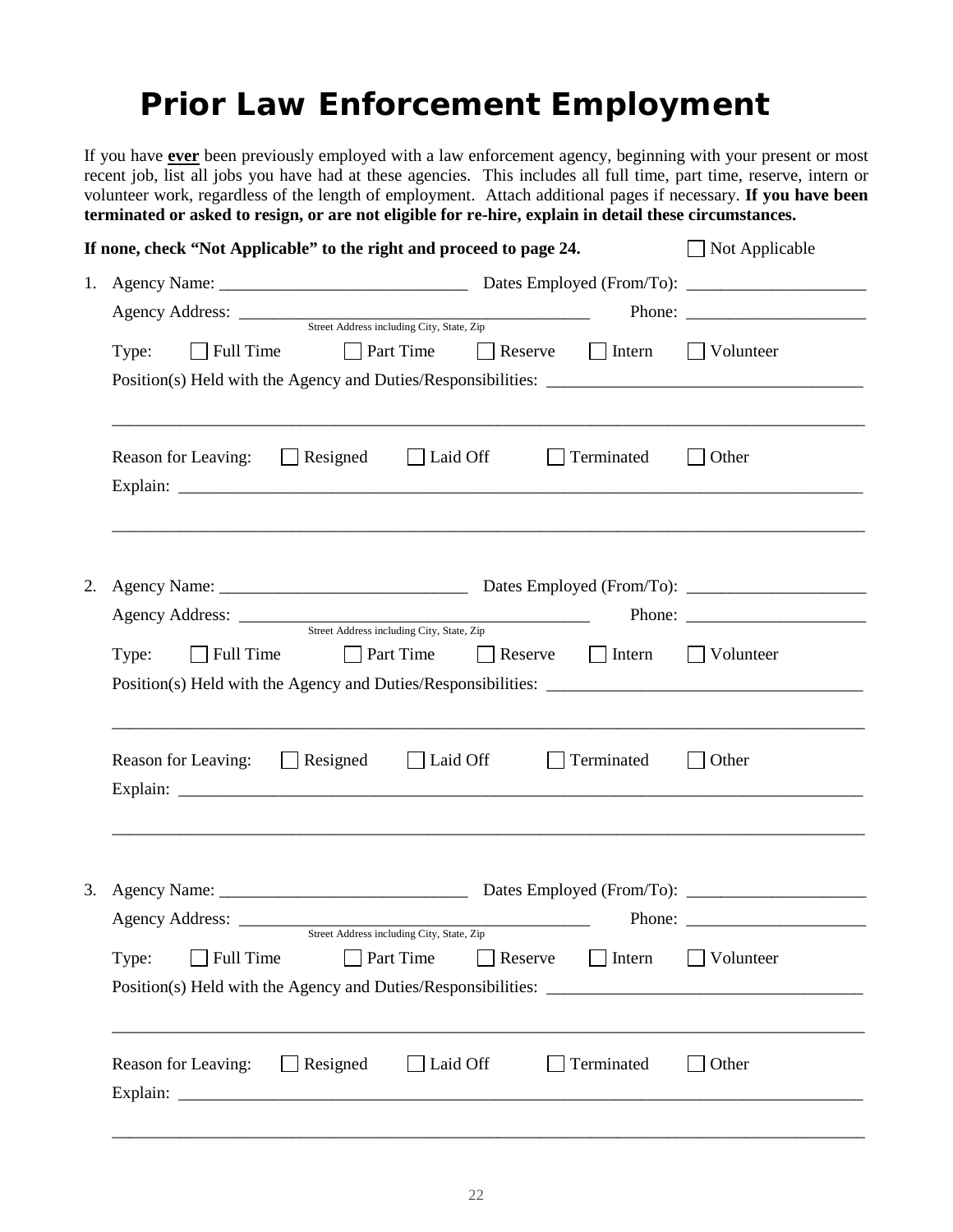## **Prior Law Enforcement Employment Continued**

|    | Agency Address: Street Address including City, State, Zip          |                              | Phone: $\frac{1}{\sqrt{1-\frac{1}{2}}\sqrt{1-\frac{1}{2}}\sqrt{1-\frac{1}{2}}\sqrt{1-\frac{1}{2}}\sqrt{1-\frac{1}{2}}\sqrt{1-\frac{1}{2}}\sqrt{1-\frac{1}{2}}\sqrt{1-\frac{1}{2}}\sqrt{1-\frac{1}{2}}\sqrt{1-\frac{1}{2}}\sqrt{1-\frac{1}{2}}\sqrt{1-\frac{1}{2}}\sqrt{1-\frac{1}{2}}\sqrt{1-\frac{1}{2}}\sqrt{1-\frac{1}{2}}\sqrt{1-\frac{1}{2}}\sqrt{1-\frac{1}{2}}\sqrt{1-\frac{1}{2}}\sqrt{1-\frac{1}{2$ |
|----|--------------------------------------------------------------------|------------------------------|--------------------------------------------------------------------------------------------------------------------------------------------------------------------------------------------------------------------------------------------------------------------------------------------------------------------------------------------------------------------------------------------------------------|
|    | Full Time Part Time Reserve Intern Volunteer<br>Type:              |                              |                                                                                                                                                                                                                                                                                                                                                                                                              |
|    | $\Box$ Laid Off<br>Resigned<br>Reason for Leaving:<br>$\mathbf{1}$ | Terminated                   | Other                                                                                                                                                                                                                                                                                                                                                                                                        |
| 5. |                                                                    |                              | Phone: $\frac{1}{\sqrt{1-\frac{1}{2}}\sqrt{1-\frac{1}{2}}\sqrt{1-\frac{1}{2}}\sqrt{1-\frac{1}{2}}\sqrt{1-\frac{1}{2}}\sqrt{1-\frac{1}{2}}\sqrt{1-\frac{1}{2}}\sqrt{1-\frac{1}{2}}\sqrt{1-\frac{1}{2}}\sqrt{1-\frac{1}{2}}\sqrt{1-\frac{1}{2}}\sqrt{1-\frac{1}{2}}\sqrt{1-\frac{1}{2}}\sqrt{1-\frac{1}{2}}\sqrt{1-\frac{1}{2}}\sqrt{1-\frac{1}{2}}\sqrt{1-\frac{1}{2}}\sqrt{1-\frac{1}{2}}\sqrt{1-\frac{1}{2$ |
|    | $\Box$ Full Time<br>$\Box$ Part Time<br>Type:                      | $\Box$ Reserve $\Box$ Intern | <b>Volunteer</b>                                                                                                                                                                                                                                                                                                                                                                                             |
|    | Reason for Leaving: $\Box$ Resigned $\Box$ Laid Off                | $\Box$ Terminated            | $\Box$ Other                                                                                                                                                                                                                                                                                                                                                                                                 |
| 6. | Type: □ Full Time □ Part Time □ Reserve □ Intern □ Volunteer       |                              | Phone: $\qquad \qquad$                                                                                                                                                                                                                                                                                                                                                                                       |
|    | $\Box$ Resigned<br>$\Box$ Laid Off<br>Reason for Leaving:          | Terminated                   | Other                                                                                                                                                                                                                                                                                                                                                                                                        |
|    |                                                                    |                              |                                                                                                                                                                                                                                                                                                                                                                                                              |

**(***Add additional pages if needed)*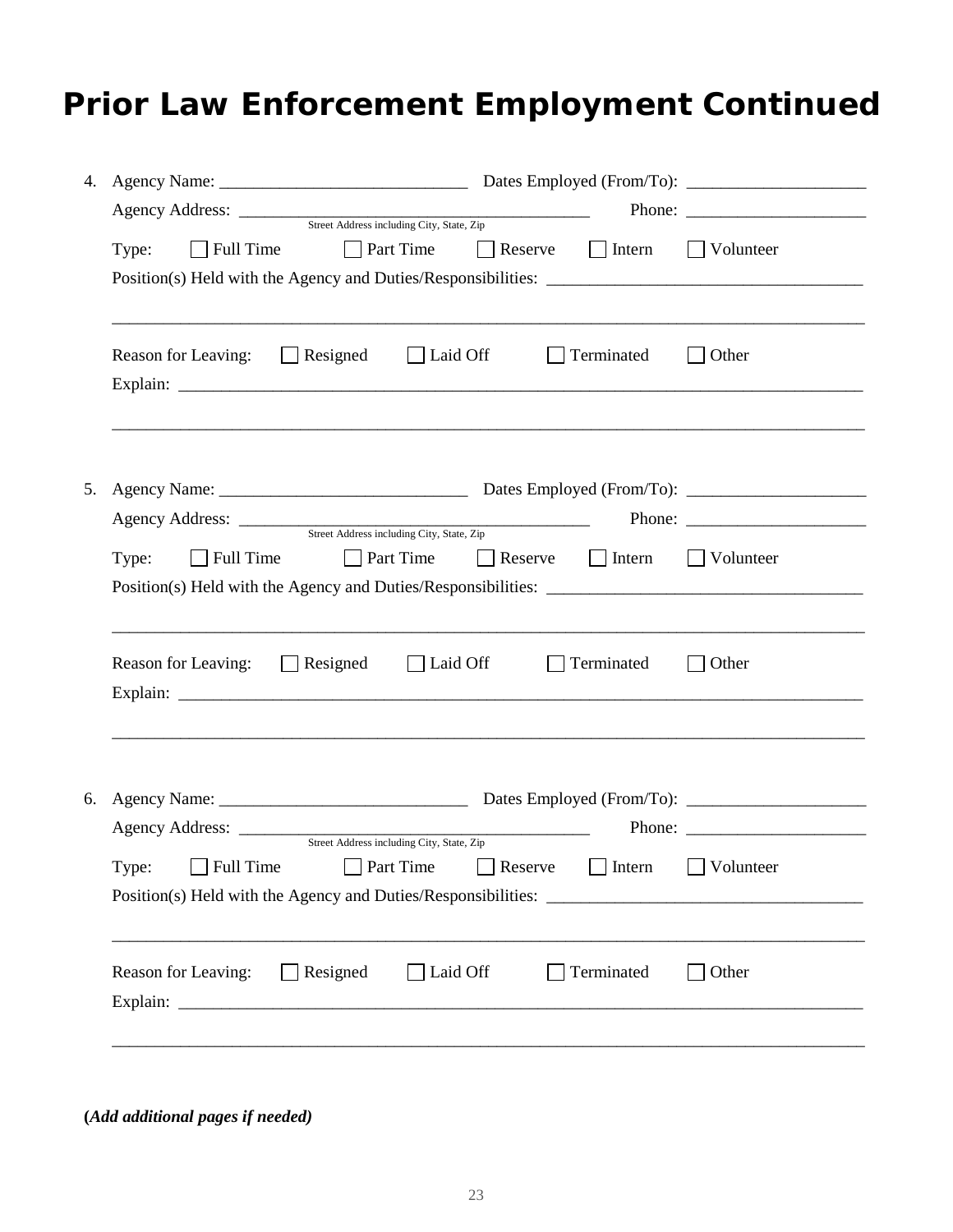## **Arrest / Litigation**

- 1. Have you ever been arrested? ..................................................................................................... Yes No
	- **Note: If you have only been arrested for charges that were expunged, select "No" above. This includes any arrest (including traffic arrests), as an adult or juvenile, even if the charges were dropped or you received deferred adjudication. However, a noted exception to this question is in the event you have an expunged arrest record, then you would not list those related events.**

Explain **any** arrests for which you answered "Yes":

| Approximate<br>Date | <b>Police Agency</b> | <b>Arrest Charges / Circumstances</b> |
|---------------------|----------------------|---------------------------------------|
|                     |                      |                                       |
|                     |                      |                                       |
|                     |                      |                                       |
|                     |                      |                                       |

2. Have you been Charged/Filed-on with an offense regardless of the disposition? ....................... Yes No

Note: This is regarding charges being filed without an arrest mentioned above (including juvenile charges). However, a noted exception to this question is in the event you have an expunged record, then you would not list those related events.

| <b>Approximate</b><br>Date | <b>Police Agency</b> | <b>Charges / Circumstances</b> |
|----------------------------|----------------------|--------------------------------|
|                            |                      |                                |
|                            |                      |                                |
|                            |                      |                                |
|                            |                      |                                |

| 3. Have you ever been required to appear in civil court, criminal court or court for |
|--------------------------------------------------------------------------------------|
|                                                                                      |
|                                                                                      |
|                                                                                      |
|                                                                                      |
|                                                                                      |
|                                                                                      |
|                                                                                      |
|                                                                                      |
|                                                                                      |

\_\_\_\_\_\_\_\_\_\_\_\_\_\_\_\_\_\_\_\_\_\_\_\_\_\_\_\_\_\_\_\_\_\_\_\_\_\_\_\_\_\_\_\_\_\_\_\_\_\_\_\_\_\_\_\_\_\_\_\_\_\_\_\_\_\_\_\_\_\_\_\_\_\_\_\_\_\_\_\_\_\_\_\_\_\_\_\_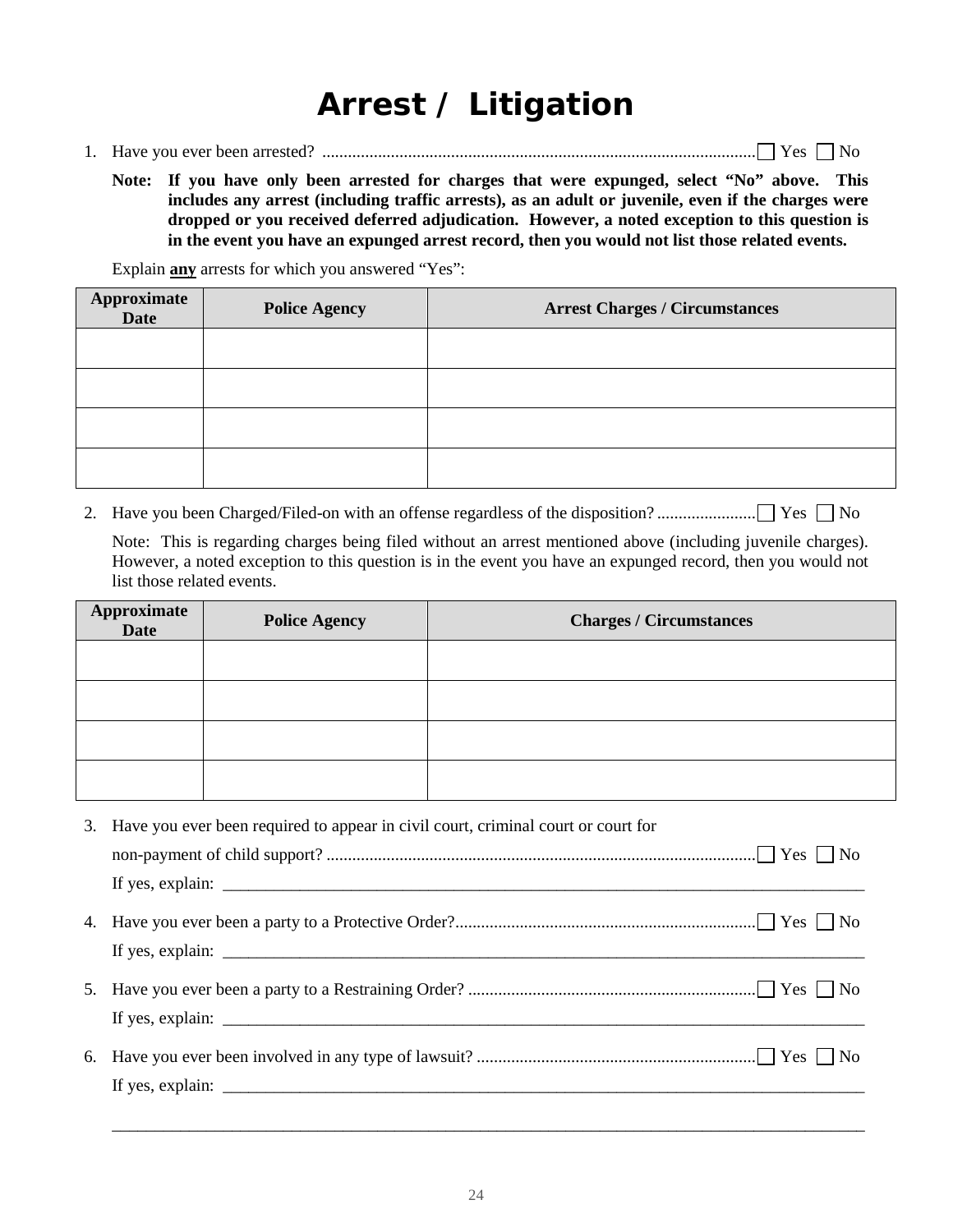## **Driving Record**

If yes, list the State(s) and license number(s):  $\frac{1}{\sqrt{1-\frac{1}{2}}}\left|\frac{1}{\sqrt{1-\frac{1}{2}}}\right|$ 

4. List **ALL** traffic citations which you have received in the past **five years** (excluding parking citations):

| Approximate<br><b>Date</b> | <b>Violation</b> | <b>Issuing</b><br><b>Law Enforcement Agency</b> | <b>Disposition</b> |
|----------------------------|------------------|-------------------------------------------------|--------------------|
|                            |                  |                                                 |                    |
|                            |                  |                                                 |                    |
|                            |                  |                                                 |                    |
|                            |                  |                                                 |                    |
|                            |                  |                                                 |                    |
|                            |                  |                                                 |                    |
|                            |                  |                                                 |                    |

5. List the current liability insurance you have with your motor vehicles.

| Company Name / Address / City/ State/ Zip | <b>Policy Number</b> | <b>Expiration Date</b> |
|-------------------------------------------|----------------------|------------------------|
|                                           |                      |                        |
|                                           |                      |                        |
|                                           |                      |                        |
|                                           |                      |                        |
|                                           |                      |                        |
|                                           |                      |                        |
|                                           |                      |                        |
|                                           |                      |                        |

| 6. If you do not currently have motor vehicle liability insurance, are you bonded or have                     |
|---------------------------------------------------------------------------------------------------------------|
| $ $ $ $ Yes $ $ No $ $ N/A<br>you deposited \$55,000 to meet your motor vehicle financial responsibilities?   |
| If yes, indicate how you are bonded: $\Box$ Surety Bond $\Box$ Deposit of Cash or Securities with Comptroller |
| Deposit of Cash or Cashier's Check with County Judge<br>Self-Insurance                                        |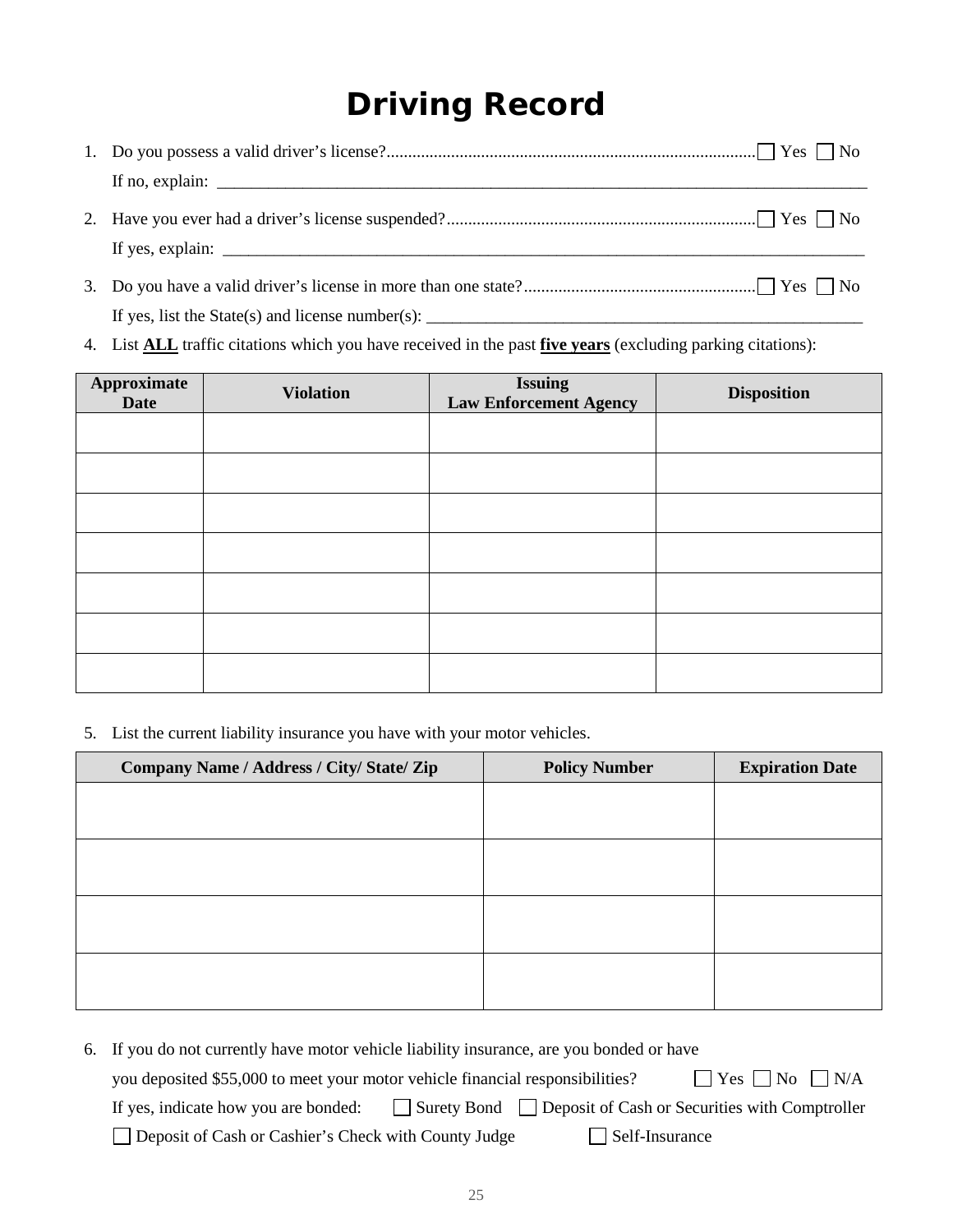## **Driving Record Continued**

7. List **ALL** traffic accidents in which you have been involved as the driver, in the last **three years**, regardless of whether the accident was reported or placed on your record.

| <b>Date</b> | <b>City / State</b> | <b>Was a Police</b><br><b>Report Made?</b> | <b>Was the Accident</b><br>Determined to be<br><b>Your Fault?</b> |
|-------------|---------------------|--------------------------------------------|-------------------------------------------------------------------|
|             |                     | $\Box$ Yes $\Box$ No                       | $\Box$ Yes $\Box$ No                                              |
|             |                     | $\Box$ Yes $\Box$ No                       | $\Box$ Yes $\Box$ No                                              |
|             |                     | $\Box$ Yes $\Box$ No                       | $\Box$ Yes $\Box$ No                                              |
|             |                     | $\Box$ Yes $\Box$ No                       | $\Box$ Yes $\Box$ No                                              |
|             |                     | $\Box$ Yes $\Box$ No                       | $\Box$ Yes $\Box$ No                                              |
|             |                     | $Yes \nightharpoonup No$                   | $\Box$ Yes $\Box$ No                                              |

- 8. In any of the accidents listed above, were you driving under the influence of alcohol or drugs? If yes, explain in item 9 below. .................................................................................. Yes No
- 9. Use the following space to provide any additional comments regarding your driving record or the traffic accidents mentioned above:

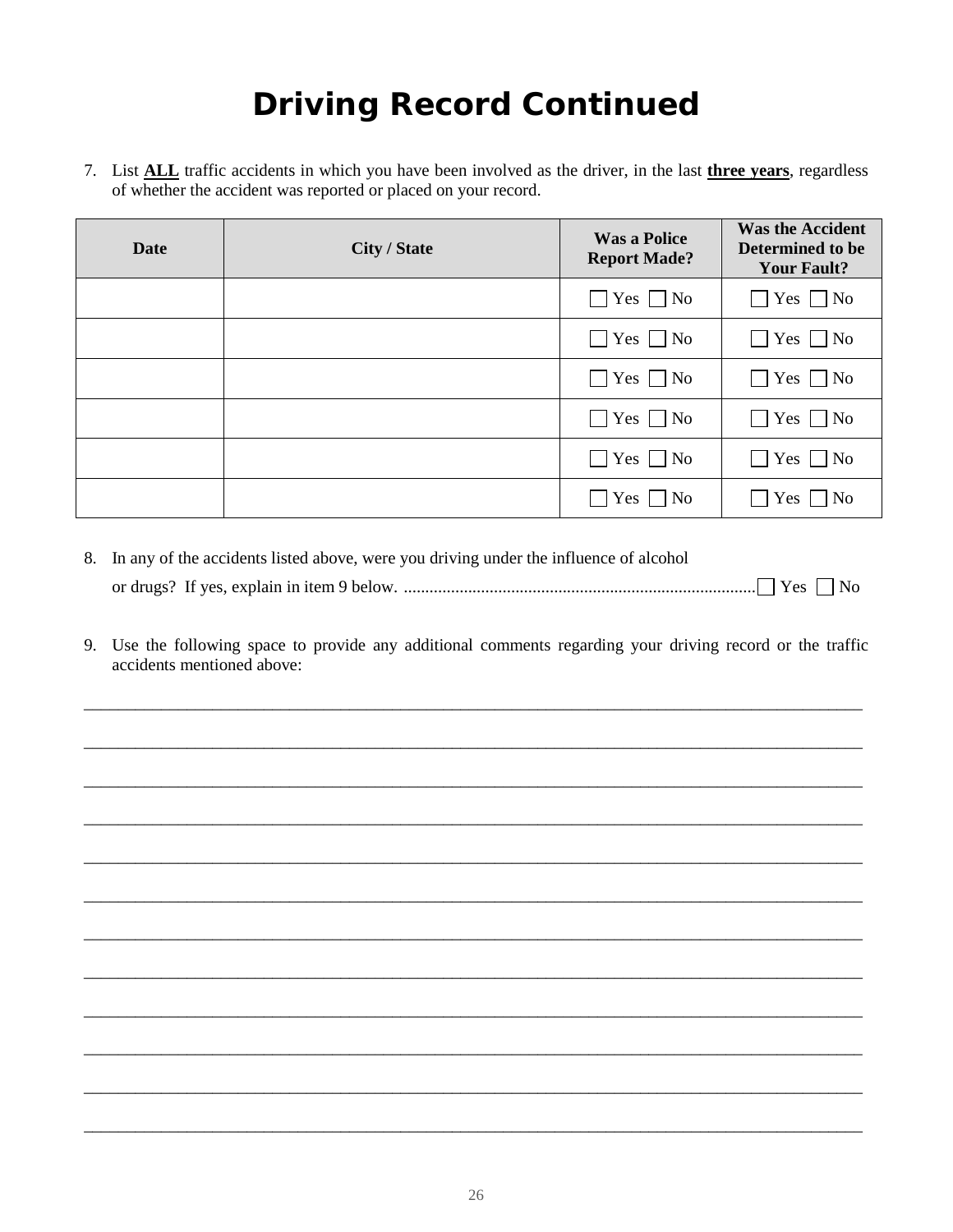## **Criminal Activity**

**The questions in this section apply to you and to any members of your family, your spouse's family, your current household, and/or your current boyfriend/girlfriend.**

| 1. | Have you or any of the persons listed above ever been a member of, or associated with:          |                      |  |
|----|-------------------------------------------------------------------------------------------------|----------------------|--|
|    | a.                                                                                              | $\vert$ No           |  |
|    | $\mathbf b$ .                                                                                   | $\overline{N}$       |  |
|    | $\mathbf{c}$ .                                                                                  | $\Box$ No            |  |
|    | d.                                                                                              | $\Box$ No            |  |
|    | e.                                                                                              |                      |  |
|    | If you answered yes to any of the above questions, explain in detail at the end of this packet. |                      |  |
| 2. | Have any of the persons listed above (other than you) ever been arrested, charged,              |                      |  |
|    |                                                                                                 |                      |  |
|    | If you answered yes to this question, complete the following:                                   |                      |  |
|    |                                                                                                 |                      |  |
|    |                                                                                                 |                      |  |
|    |                                                                                                 |                      |  |
|    |                                                                                                 |                      |  |
|    |                                                                                                 |                      |  |
|    |                                                                                                 |                      |  |
|    |                                                                                                 |                      |  |
|    | Misdemeanor Felony<br>Type of Crime:                                                            |                      |  |
|    |                                                                                                 |                      |  |
|    |                                                                                                 | Relationship to you: |  |
|    | Misdemeanor Felony<br>Type of Crime:                                                            |                      |  |
|    |                                                                                                 |                      |  |
|    |                                                                                                 |                      |  |
|    | Type of Crime:<br>$\Box$ Felony<br>Misdemeanor                                                  |                      |  |
|    |                                                                                                 |                      |  |
|    |                                                                                                 |                      |  |
|    | $\Box$ Misdemeanor $\Box$ Felony<br>Type of Crime:                                              |                      |  |
|    |                                                                                                 |                      |  |
|    |                                                                                                 |                      |  |
|    | $\Box$ Misdemeanor<br>$\Box$ Felony<br>Type of Crime:                                           |                      |  |

**(***Add additional pages if needed)*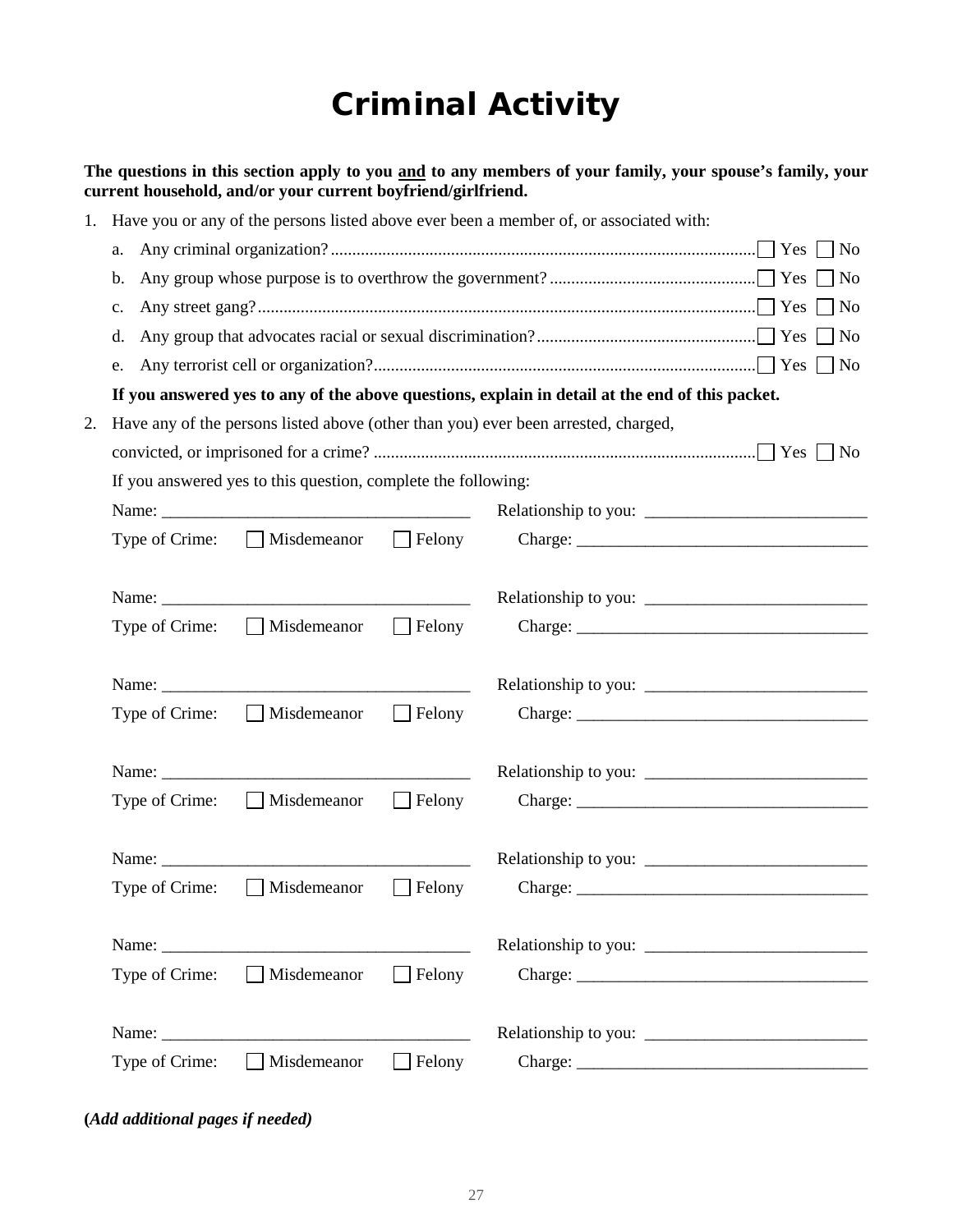## **Involvement with Illegal Drugs**

The Department is concerned with the **illegal** sale of drugs to another person (with or without profit to you); delivery of illegal drugs to another person; transporting illegal drugs to be sold; trading illegal drugs for anything of value; manufacturing illegal drugs; the cultivation of illegal drugs for anything of value; manufacturing illegal drug plants or in any other way being involved in a transaction involving illegal drugs.

1. Have you ever been involved in the sale or delivery of any illegal drug(s) to another person with or without a profit to you? ....................................................................................... Yes No

If yes, in the space provided below, please list the type of illegal drug sold, the amount of the illegal drug sold, your age at the time, and the number of times you sold the illegal drug.

| <b>Type of Drug Sold</b> | <b>Amount of Drug Sold</b> | Your Age at the Time | <b>Number of Times Sold</b> |
|--------------------------|----------------------------|----------------------|-----------------------------|
|                          |                            |                      |                             |
|                          |                            |                      |                             |
|                          |                            |                      |                             |
|                          |                            |                      |                             |

2. Have you ever transported any illegal drugs across a state or United States border? .................. Yes No If yes, explain:  $\Box$ 

\_\_\_\_\_\_\_\_\_\_\_\_\_\_\_\_\_\_\_\_\_\_\_\_\_\_\_\_\_\_\_\_\_\_\_\_\_\_\_\_\_\_\_\_\_\_\_\_\_\_\_\_\_\_\_\_\_\_\_\_\_\_\_\_\_\_\_\_\_\_\_\_\_\_\_\_\_\_\_\_\_\_\_\_\_\_\_\_

| 3. Have you ever transported any illegal drug as a favor to someone else, or helped |
|-------------------------------------------------------------------------------------|
|                                                                                     |
|                                                                                     |
|                                                                                     |
|                                                                                     |
|                                                                                     |
|                                                                                     |
|                                                                                     |
|                                                                                     |
|                                                                                     |
|                                                                                     |
|                                                                                     |
|                                                                                     |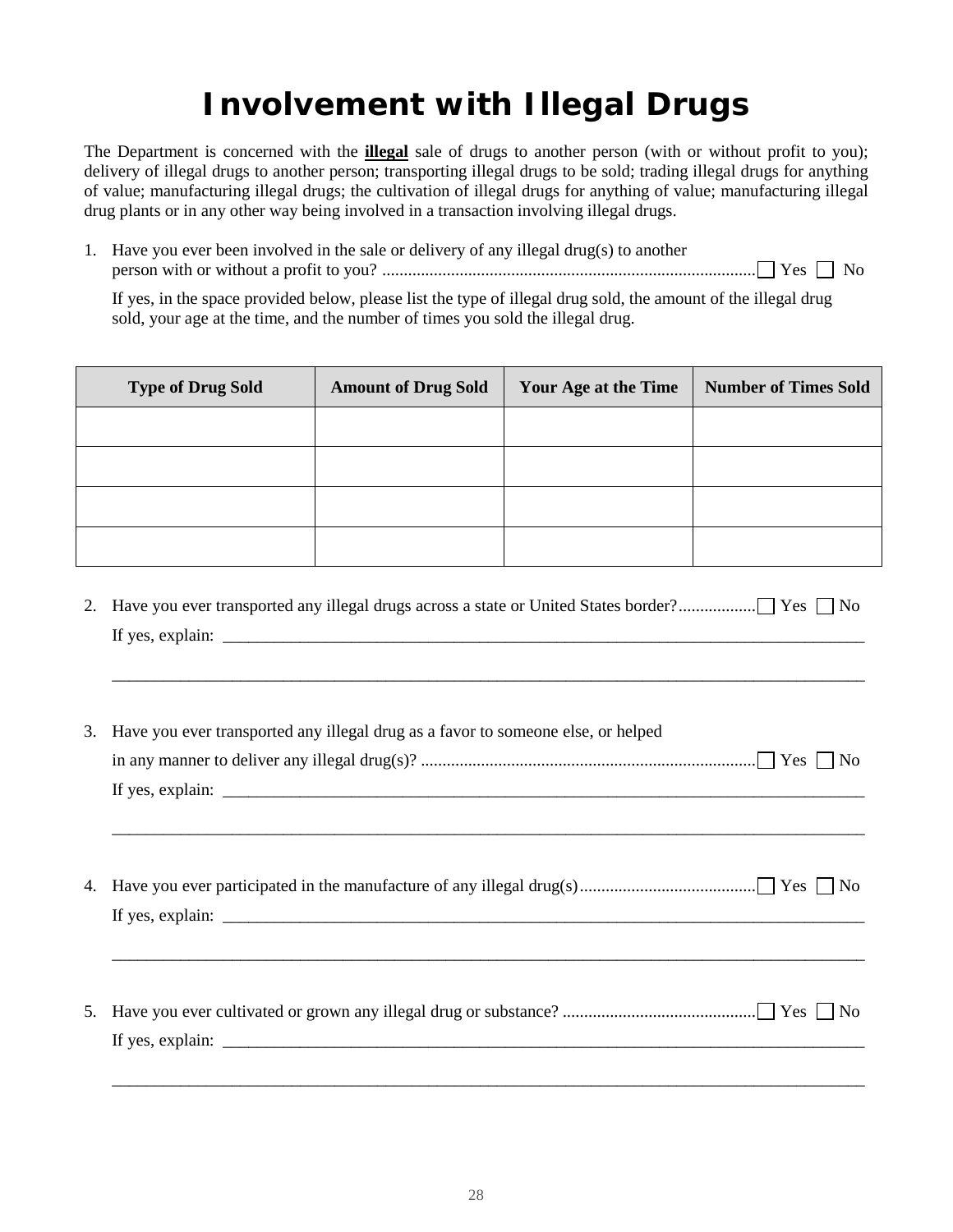# **Illegal Drug Usage**

It is important the Department be aware of your past and current illegal drug usage. As a peace officer you may be called to testify as a witness in a criminal prosecution of an individual charged with **illegal** drug usage and the defense could ask about your personal drug usage in an effort to attack or impeach your credibility.

By usage we mean the ingestion of drugs into your system. Ingestion is defined as, but not limited to; snort, sniff, inject (needle), smoke, puff, toke, oral (by pill, tab, tasting, or mixed with food or drink), or absorbed into the body by any means. Each separate instance of usage, regardless of quantity consumed, constitutes "one time used."

Regarding **any** of your **illegal** drug usage, in the table below and on the next page, answer to the best of your ability, approximately the first and last time you used the drug. Also give the approximate (maximum) number of times you ever used that particular drug (regardless if the drug had any effect). If you would like to comment, there is space provided on the next page.

| If you have never used the particular drug, then check "No." If you were prescribed the particular drug by |  |
|------------------------------------------------------------------------------------------------------------|--|
| a physician, then also check "No."                                                                         |  |

|                                                         | <b>Ever Used</b>                | <b>Time Frame Used</b>                                                           |  | <b>Approximate</b>                    |
|---------------------------------------------------------|---------------------------------|----------------------------------------------------------------------------------|--|---------------------------------------|
| <b>DRUG</b>                                             | Without<br><b>Prescription?</b> | (Approximate Date Range)<br><b>Date Began Using</b><br><b>Date Stopped Using</b> |  | <b>Number of Times</b><br><b>Used</b> |
| PCP, Sherm                                              | $Yes \Box No$                   |                                                                                  |  |                                       |
| Angel Dust                                              | $Yes \Box No$                   |                                                                                  |  |                                       |
| <b>THC</b>                                              | No<br>$Yes \Box$                |                                                                                  |  |                                       |
| Marijuana                                               | $Yes \Box No$                   |                                                                                  |  |                                       |
| Hashish                                                 | No<br>Yes $\Box$                |                                                                                  |  |                                       |
| LSD, Acid                                               | Yes $\Box$<br><b>No</b>         |                                                                                  |  |                                       |
| Peyote                                                  | $Yes \Box No$                   |                                                                                  |  |                                       |
| Mescaline                                               | Yes  <br>N <sub>o</sub>         |                                                                                  |  |                                       |
| Heroin, Opium                                           | No<br>Yes $\Box$                |                                                                                  |  |                                       |
| Cocaine (powder)                                        | No<br>$Yes \Box$                |                                                                                  |  |                                       |
| Crack Cocaine (rock)                                    | Yes $\Gamma$<br>N <sub>0</sub>  |                                                                                  |  |                                       |
| Quaaludes                                               | N <sub>o</sub><br>Yes $\Box$    |                                                                                  |  |                                       |
| Downers                                                 | Yes $\Box$<br>No                |                                                                                  |  |                                       |
| Tranquilizers                                           | Yes $\Box$<br>N <sub>0</sub>    |                                                                                  |  |                                       |
| Amphetamines, Meth,<br>Methamphetamines<br>/Speed/Crank | $Yes \Box$<br>N <sub>o</sub>    |                                                                                  |  |                                       |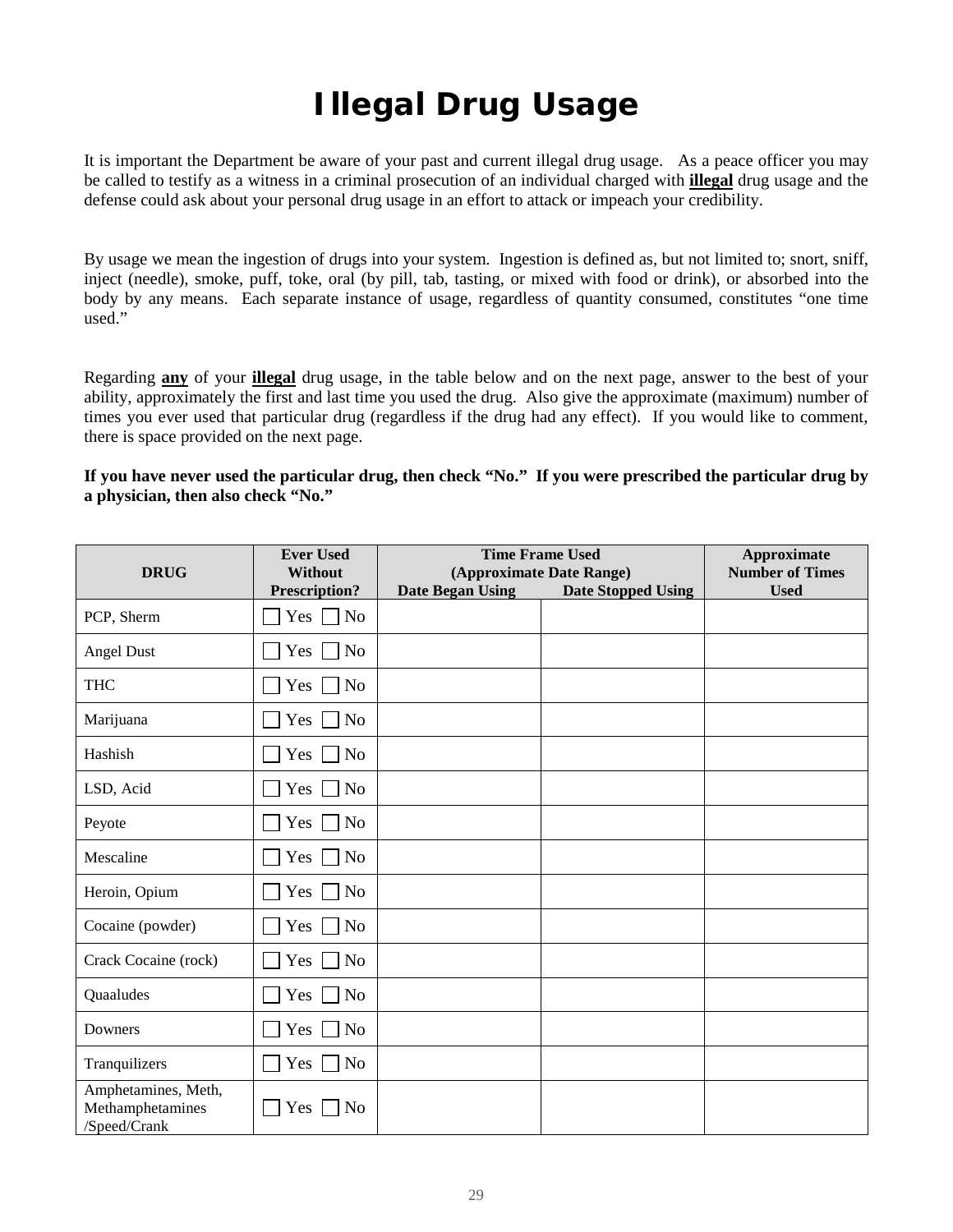| <b>DRUG</b>                                                               | <b>Ever Used</b><br><b>Without</b><br><b>Prescription?</b> | <b>Time Frame Used</b><br>(Approximate Date Range)<br><b>Date Began Using</b><br><b>Date Stopped Using</b> |  | Approximate<br><b>Number of Times</b><br><b>Used</b> |
|---------------------------------------------------------------------------|------------------------------------------------------------|------------------------------------------------------------------------------------------------------------|--|------------------------------------------------------|
| Biphetamine                                                               | Yes $\Box$<br>No                                           |                                                                                                            |  |                                                      |
| Ecstasy/XTC/Ice                                                           | $Yes \mid$<br>No                                           |                                                                                                            |  |                                                      |
| Ketamine (Special K)                                                      | Yes<br>No                                                  |                                                                                                            |  |                                                      |
| <b>GHB</b>                                                                | Yes [<br>No                                                |                                                                                                            |  |                                                      |
| Preludin                                                                  | Yes $\Box$<br>No                                           |                                                                                                            |  |                                                      |
| Dilaudid                                                                  | No<br>Yes $\Box$                                           |                                                                                                            |  |                                                      |
| Talwin/PBZ                                                                | No<br>$Yes \mid$                                           |                                                                                                            |  |                                                      |
| Mushrooms, Psilocybin                                                     | Yes $\lceil$<br>No                                         |                                                                                                            |  |                                                      |
| Designer Drugs                                                            | Yes [<br>No                                                |                                                                                                            |  |                                                      |
| Anabolic Steroids                                                         | $Yes \vert$<br>No                                          |                                                                                                            |  |                                                      |
| Rohypnol<br>(date rape drug)                                              | $Yes \vert$<br>No                                          |                                                                                                            |  |                                                      |
| Xanax                                                                     | Yes  <br>N <sub>0</sub><br>$\mathbf{L}$                    |                                                                                                            |  |                                                      |
| Inhalants<br>paint,<br>(glue,<br>freon, gasoline, nitrous<br>oxide, etc.) | $\Box$ Yes $\Box$<br>N <sub>o</sub>                        |                                                                                                            |  |                                                      |

#### **1. List any additional drug(s) you have used illegally, but have not listed above and explain:**

\_\_\_\_\_\_\_\_\_\_\_\_\_\_\_\_\_\_\_\_\_\_\_\_\_\_\_\_\_\_\_\_\_\_\_\_\_\_\_\_\_\_\_\_\_\_\_\_\_\_\_\_\_\_\_\_\_\_\_\_\_\_\_\_\_\_\_\_\_\_\_\_\_\_\_\_\_\_\_\_\_\_\_\_\_\_\_\_\_\_\_

\_\_\_\_\_\_\_\_\_\_\_\_\_\_\_\_\_\_\_\_\_\_\_\_\_\_\_\_\_\_\_\_\_\_\_\_\_\_\_\_\_\_\_\_\_\_\_\_\_\_\_\_\_\_\_\_\_\_\_\_\_\_\_\_\_\_\_\_\_\_\_\_\_\_\_\_\_\_\_\_\_\_\_\_\_\_\_\_\_\_\_

\_\_\_\_\_\_\_\_\_\_\_\_\_\_\_\_\_\_\_\_\_\_\_\_\_\_\_\_\_\_\_\_\_\_\_\_\_\_\_\_\_\_\_\_\_\_\_\_\_\_\_\_\_\_\_\_\_\_\_\_\_\_\_\_\_\_\_\_\_\_\_\_\_\_\_\_\_\_\_\_\_\_\_\_\_\_\_\_\_\_\_

\_\_\_\_\_\_\_\_\_\_\_\_\_\_\_\_\_\_\_\_\_\_\_\_\_\_\_\_\_\_\_\_\_\_\_\_\_\_\_\_\_\_\_\_\_\_\_\_\_\_\_\_\_\_\_\_\_\_\_\_\_\_\_\_\_\_\_\_\_\_\_\_\_\_\_\_\_\_\_\_\_\_\_\_\_\_\_\_\_\_\_

\_\_\_\_\_\_\_\_\_\_\_\_\_\_\_\_\_\_\_\_\_\_\_\_\_\_\_\_\_\_\_\_\_\_\_\_\_\_\_\_\_\_\_\_\_\_\_\_\_\_\_\_\_\_\_\_\_\_\_\_\_\_\_\_\_\_\_\_\_\_\_\_\_\_\_\_\_\_\_\_\_\_\_\_\_\_\_\_\_\_\_

\_\_\_\_\_\_\_\_\_\_\_\_\_\_\_\_\_\_\_\_\_\_\_\_\_\_\_\_\_\_\_\_\_\_\_\_\_\_\_\_\_\_\_\_\_\_\_\_\_\_\_\_\_\_\_\_\_\_\_\_\_\_\_\_\_\_\_\_\_\_\_\_\_\_\_\_\_\_\_\_\_\_\_\_\_\_\_\_\_\_\_

\_\_\_\_\_\_\_\_\_\_\_\_\_\_\_\_\_\_\_\_\_\_\_\_\_\_\_\_\_\_\_\_\_\_\_\_\_\_\_\_\_\_\_\_\_\_\_\_\_\_\_\_\_\_\_\_\_\_\_\_\_\_\_\_\_\_\_\_\_\_\_\_\_\_\_\_\_\_\_\_\_\_\_\_\_\_\_\_\_\_\_

\_\_\_\_\_\_\_\_\_\_\_\_\_\_\_\_\_\_\_\_\_\_\_\_\_\_\_\_\_\_\_\_\_\_\_\_\_\_\_\_\_\_\_\_\_\_\_\_\_\_\_\_\_\_\_\_\_\_\_\_\_\_\_\_\_\_\_\_\_\_\_\_\_\_\_\_\_\_\_\_\_\_\_\_\_\_\_\_\_\_\_

\_\_\_\_\_\_\_\_\_\_\_\_\_\_\_\_\_\_\_\_\_\_\_\_\_\_\_\_\_\_\_\_\_\_\_\_\_\_\_\_\_\_\_\_\_\_\_\_\_\_\_\_\_\_\_\_\_\_\_\_\_\_\_\_\_\_\_\_\_\_\_\_\_\_\_\_\_\_\_\_\_\_\_\_\_\_\_\_\_\_\_

\_\_\_\_\_\_\_\_\_\_\_\_\_\_\_\_\_\_\_\_\_\_\_\_\_\_\_\_\_\_\_\_\_\_\_\_\_\_\_\_\_\_\_\_\_\_\_\_\_\_\_\_\_\_\_\_\_\_\_\_\_\_\_\_\_\_\_\_\_\_\_\_\_\_\_\_\_\_\_\_\_\_\_\_\_\_\_\_\_\_\_

\_\_\_\_\_\_\_\_\_\_\_\_\_\_\_\_\_\_\_\_\_\_\_\_\_\_\_\_\_\_\_\_\_\_\_\_\_\_\_\_\_\_\_\_\_\_\_\_\_\_\_\_\_\_\_\_\_\_\_\_\_\_\_\_\_\_\_\_\_\_\_\_\_\_\_\_\_\_\_\_\_\_\_\_\_\_\_\_\_\_\_

\_\_\_\_\_\_\_\_\_\_\_\_\_\_\_\_\_\_\_\_\_\_\_\_\_\_\_\_\_\_\_\_\_\_\_\_\_\_\_\_\_\_\_\_\_\_\_\_\_\_\_\_\_\_\_\_\_\_\_\_\_\_\_\_\_\_\_\_\_\_\_\_\_\_\_\_\_\_\_\_\_\_\_\_\_\_\_\_\_\_\_

**2. Use the following space to provide any comments regarding your illegal drug use:**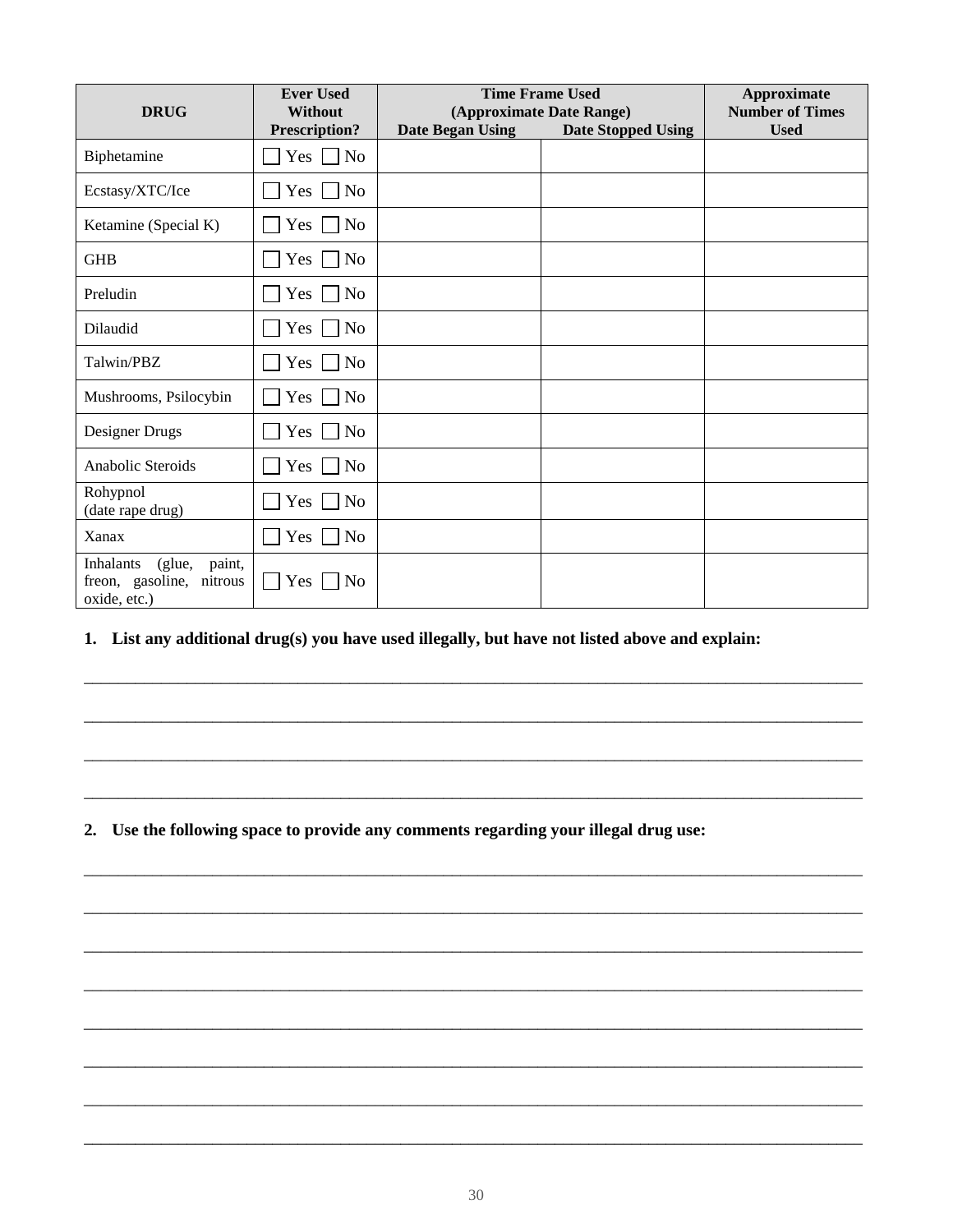#### **Personal References**

#### List <u>five (5)</u> persons that can provide current information about you. Do not list relatives, past or **present employers, or acquaintances involved in law enforcement.**

| Home Phone #: Work Phone #:                                                                                                                                                                                                                                                                                        |             |
|--------------------------------------------------------------------------------------------------------------------------------------------------------------------------------------------------------------------------------------------------------------------------------------------------------------------|-------------|
|                                                                                                                                                                                                                                                                                                                    |             |
|                                                                                                                                                                                                                                                                                                                    |             |
|                                                                                                                                                                                                                                                                                                                    | Occupation: |
|                                                                                                                                                                                                                                                                                                                    |             |
|                                                                                                                                                                                                                                                                                                                    |             |
|                                                                                                                                                                                                                                                                                                                    |             |
|                                                                                                                                                                                                                                                                                                                    |             |
| 5. Name: $\frac{1}{2}$                                                                                                                                                                                                                                                                                             |             |
|                                                                                                                                                                                                                                                                                                                    |             |
| Home Phone #: $\frac{1}{2}$ $\frac{1}{2}$ $\frac{1}{2}$ $\frac{1}{2}$ $\frac{1}{2}$ $\frac{1}{2}$ $\frac{1}{2}$ $\frac{1}{2}$ $\frac{1}{2}$ $\frac{1}{2}$ $\frac{1}{2}$ $\frac{1}{2}$ $\frac{1}{2}$ $\frac{1}{2}$ $\frac{1}{2}$ $\frac{1}{2}$ $\frac{1}{2}$ $\frac{1}{2}$ $\frac{1}{2}$ $\frac{1}{2}$ $\frac{1}{2$ |             |
|                                                                                                                                                                                                                                                                                                                    |             |
|                                                                                                                                                                                                                                                                                                                    |             |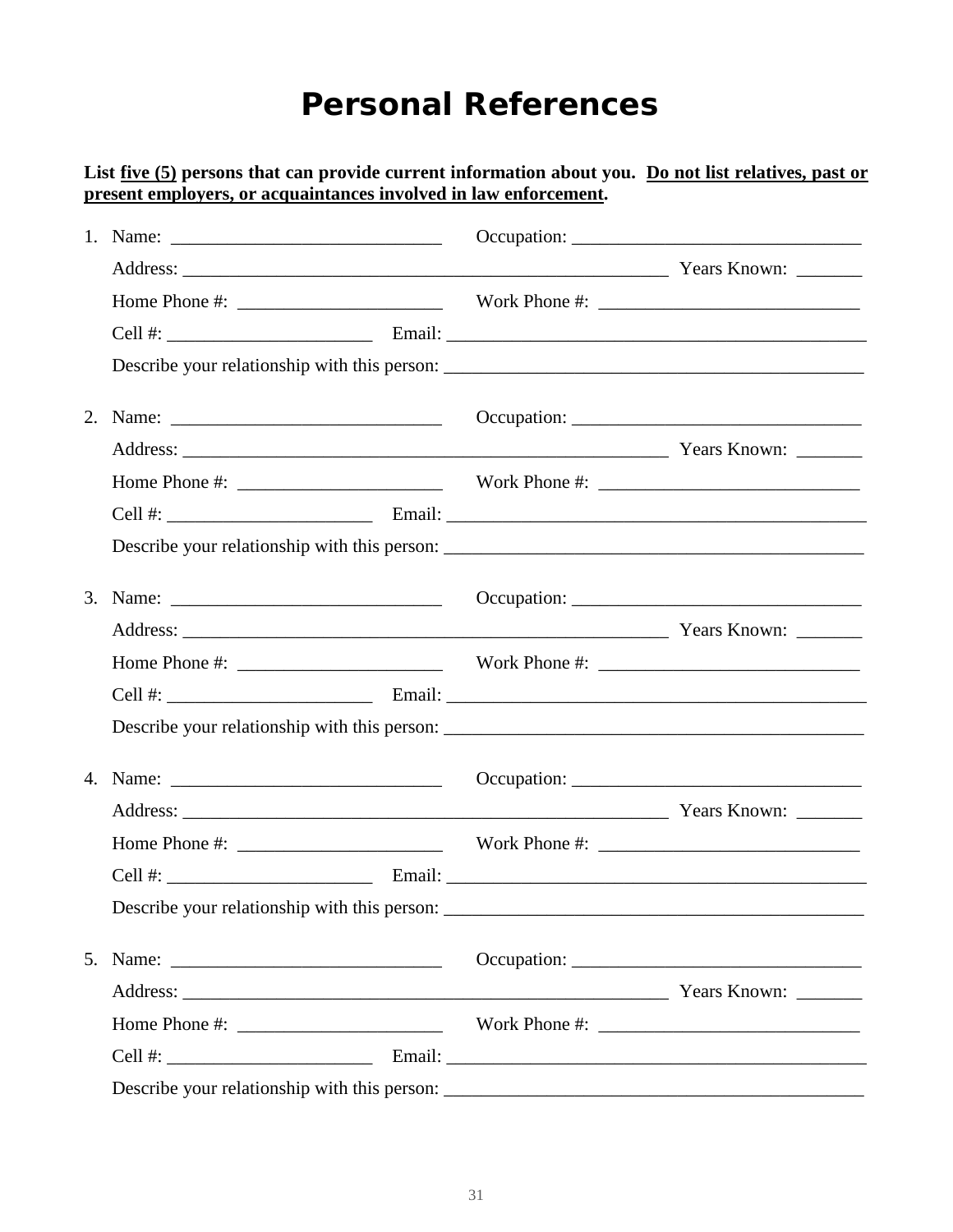## **Additional Questions**

| 1. | Are you acquainted with any past or present employees of the Victoria Police Department? $\Box$ Yes $\Box$ No                                                                                                                                                                                                                                                                                           |
|----|---------------------------------------------------------------------------------------------------------------------------------------------------------------------------------------------------------------------------------------------------------------------------------------------------------------------------------------------------------------------------------------------------------|
|    | If yes, whom? $\frac{1}{\sqrt{1-\frac{1}{2}}\sqrt{1-\frac{1}{2}}\sqrt{1-\frac{1}{2}}\sqrt{1-\frac{1}{2}}\sqrt{1-\frac{1}{2}}\sqrt{1-\frac{1}{2}}\sqrt{1-\frac{1}{2}}\sqrt{1-\frac{1}{2}}\sqrt{1-\frac{1}{2}}\sqrt{1-\frac{1}{2}}\sqrt{1-\frac{1}{2}}\sqrt{1-\frac{1}{2}}\sqrt{1-\frac{1}{2}}\sqrt{1-\frac{1}{2}}\sqrt{1-\frac{1}{2}}\sqrt{1-\frac{1}{2}}\sqrt{1-\frac{1}{2}}\sqrt{1-\frac{1}{2}}\sqrt{$ |
|    |                                                                                                                                                                                                                                                                                                                                                                                                         |
|    |                                                                                                                                                                                                                                                                                                                                                                                                         |
| 2. | Working at the Victoria Police Department may require working irregular hours, i.e.                                                                                                                                                                                                                                                                                                                     |
|    |                                                                                                                                                                                                                                                                                                                                                                                                         |
|    | If yes, explain: $\sqrt{\frac{1}{2} \sum_{r=1}^{r} (r - 1)^r}$                                                                                                                                                                                                                                                                                                                                          |
|    |                                                                                                                                                                                                                                                                                                                                                                                                         |
|    | 3. Have you deliberately falsified any information in your online application or                                                                                                                                                                                                                                                                                                                        |
|    |                                                                                                                                                                                                                                                                                                                                                                                                         |
|    |                                                                                                                                                                                                                                                                                                                                                                                                         |
| 4. | Have you intentionally left any information out of your online application or                                                                                                                                                                                                                                                                                                                           |
|    |                                                                                                                                                                                                                                                                                                                                                                                                         |
|    |                                                                                                                                                                                                                                                                                                                                                                                                         |
|    |                                                                                                                                                                                                                                                                                                                                                                                                         |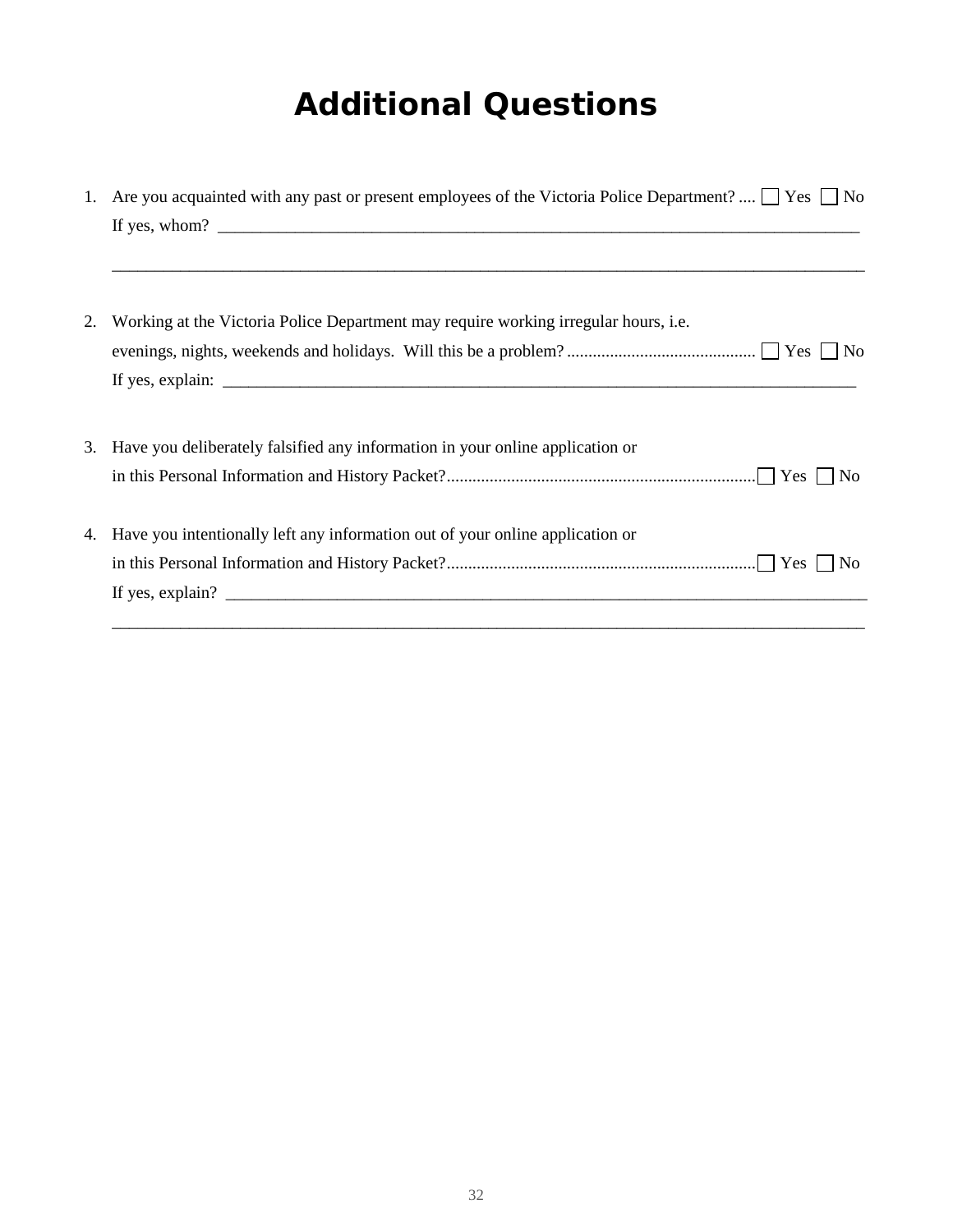## **Additional Explanations or Comments**

**Use the following two pages to further clarify any items throughout this application packet. You may also use this space to supply any additional information that you feel would be pertinent to your application or helpful to the background investigator. Use additional pages as needed.**